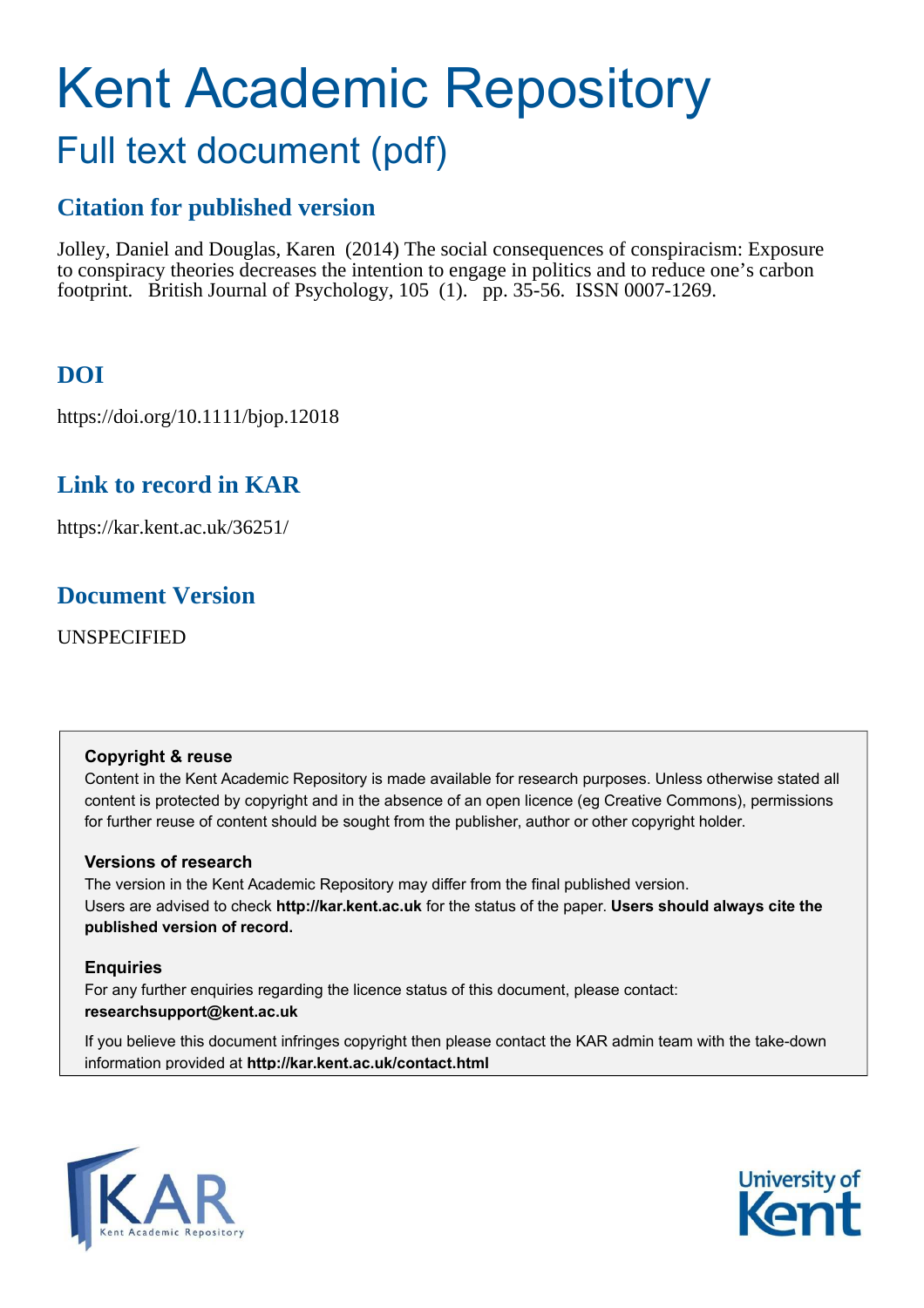# **The social consequences of conspiracism: Exposure to conspiracy theories decreases the intention to engage in politics and to reduce one's carbon footprint**

Daniel Jolley and Karen M. Douglas

University of Kent, Canterbury, Kent, United Kingdom

#### **Keywords**:

Conspiracy theories, political behaviour, climate change behaviour, powerlessness, uncertainty, disillusionment

#### **Author notes:**

The authors would like to thank Robbie Sutton and Mike Wood for helpful comments on this paper. Correspondence can be addressed to Daniel Jolley or Karen Douglas, School of Psychology, Keynes College, University of Kent, Canterbury, CT2 7NP, United Kingdom. E-mail: dj93@kent.ac.uk, k.douglas@kent.ac.uk.

Uncorrected manuscript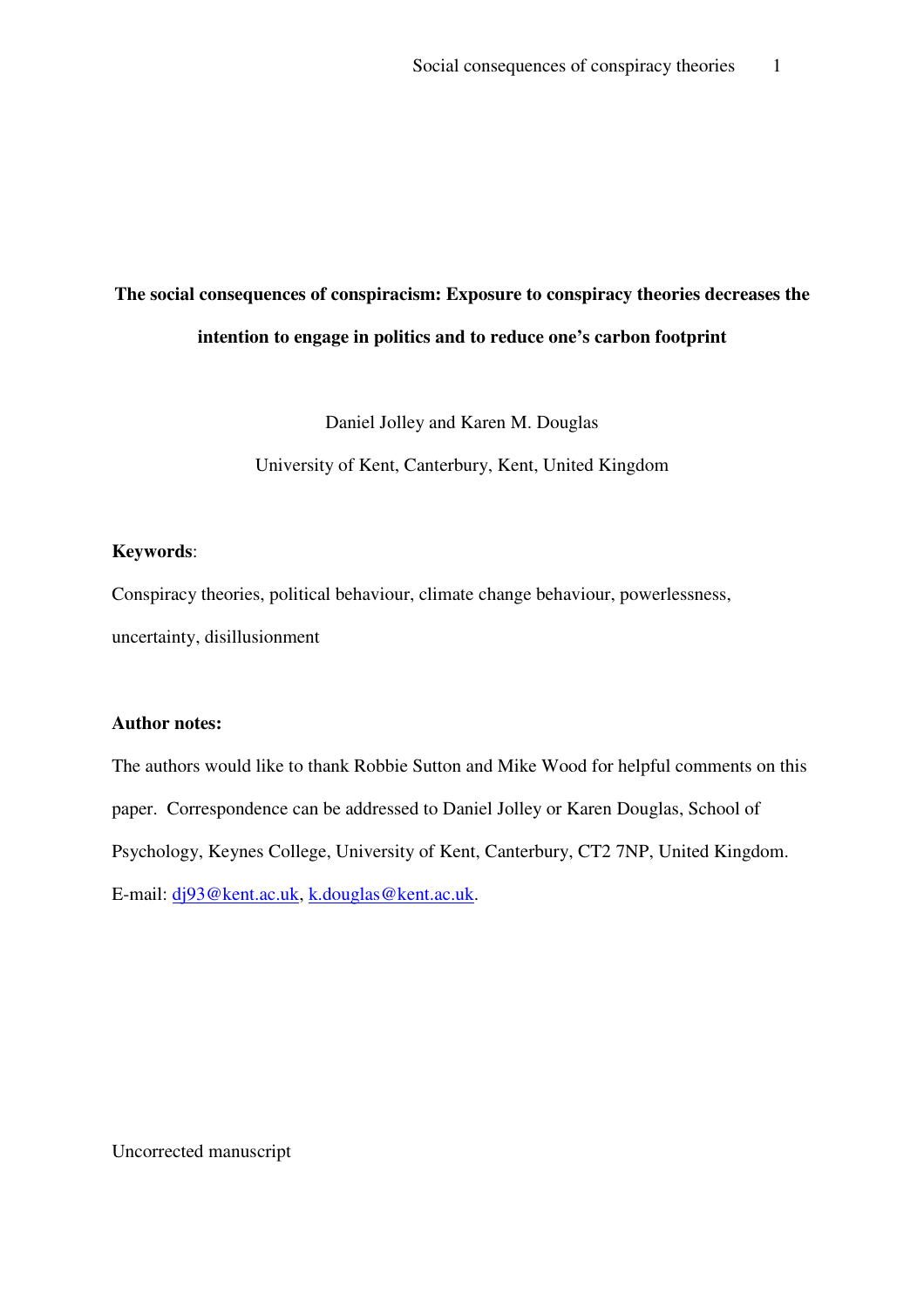#### **Abstract**

The current studies explored the social consequences of exposure to conspiracy theories. In Study 1, participants were exposed to a range of conspiracy theories concerning government involvement in significant events such as the death of Diana, Princess of Wales. Results revealed that exposure to information supporting conspiracy theories reduced participants' intentions to engage in politics, relative to participants who were given information refuting conspiracy theories. This effect was mediated by feelings of political powerlessness. In Study 2, participants were exposed to conspiracy theories concerning the issue of climate change. Results revealed that exposure to information supporting the conspiracy theories reduced participants' intentions to reduce their carbon footprint, relative to participants who were given refuting information, or those in a control condition. This effect was mediated by powerlessness with respect to climate change, uncertainty, and disillusionment. Exposure to climate change conspiracy theories also influenced political intentions, an effect mediated by political powerlessness. The current findings suggest that conspiracy theories may have potentially significant social consequences, and highlight the need for further research on the social psychology of conspiracism.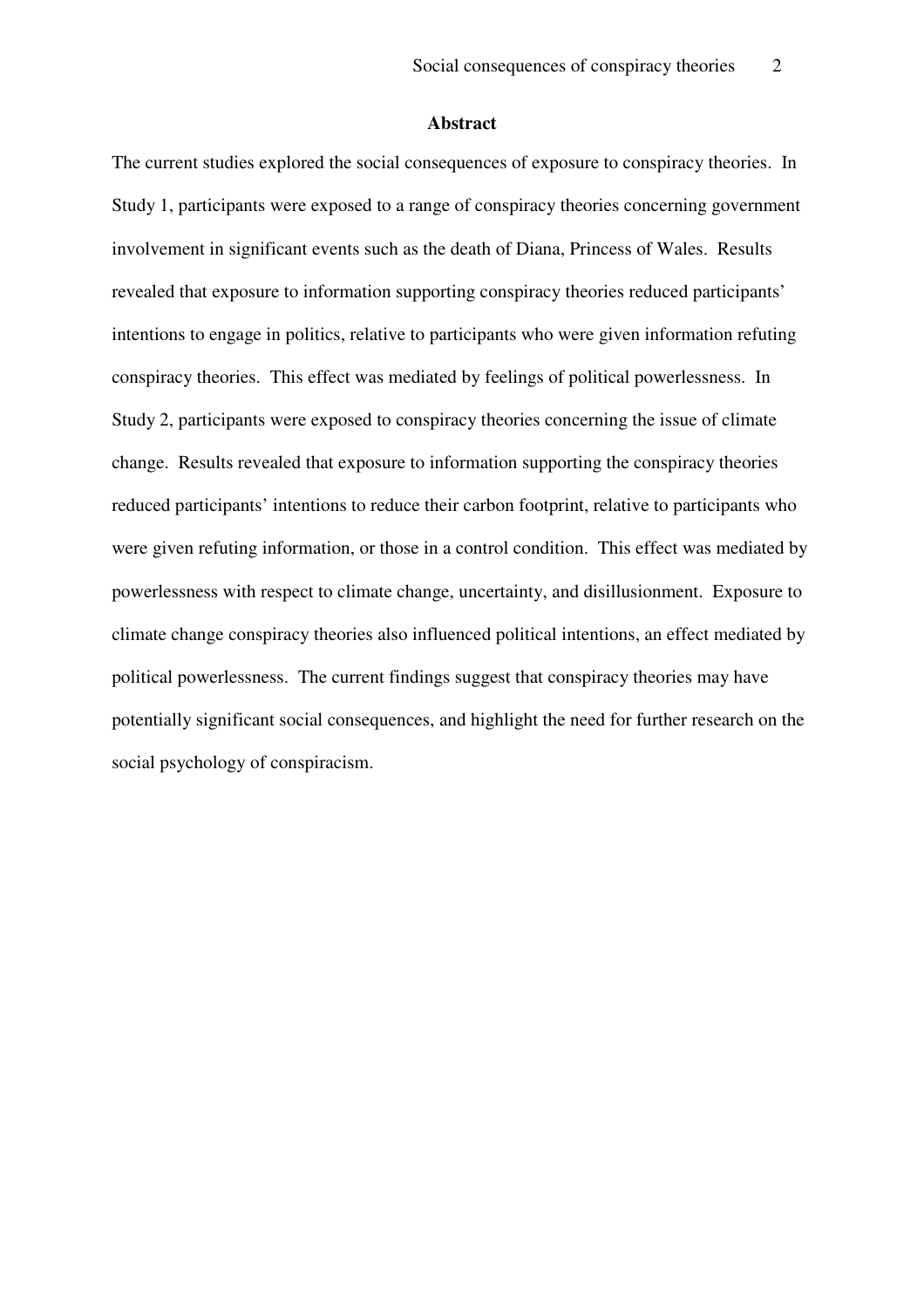# **The social consequences of conspiracism: Exposure to conspiracy theories decreases the intention to engage in politics and to reduce one's carbon footprint**

Conspiracy theories can be described as attempts to explain the ultimate causes of events as secret plots by powerful forces rather than as overt activities or accidents (McCauley & Jacques, 1979). For example, conspiracy theories relating to the death of Diana, Princess of Wales often suppose that she was murdered by the British government as opposed to being killed in an unfortunate car accident. These types of conspiracy theories are widespread, and accompany many significant political and social events, such as the death of Princess Diana (Douglas & Sutton, 2008; Douglas & Sutton, 2011), the 9/11 terrorist attacks (Swami, Chamorro-Premuzic & Furnham, 2010) and the assassination of US President John F. Kennedy (McCauley & Jacques, 1979; McHoskey, 1995). Research has shown that conspiracy theories are becoming more popular, with interest in some conspiracy theories even increasing as the events become more distant (Goertzel, 1994). For example, a survey in 1963 found that 29% of respondents believed the official account that Lee Harvey Oswald acted alone in assassinating President Kennedy, but in 2001 only 13% of respondents believed the official account (Carlson, 2001). This finding points to the increasing popularity of conspiracy theories, and their persistence over time (Moore, 1990).

Although public interest in conspiracy theories may be increasing, there has been surprisingly limited empirical research examining the psychological underpinnings of beliefs in conspiracy theories (Abalakina-Paap, Stephan, Craig, & Gregory, 1999; Swami et al., 2011). Further, much of the work that does exist has categorised believers as paranoid individuals whose judgements are somehow "distorted" as a result of an "uncommonly angry mind" (Hofstadter, 1971, pp. 2-3) or as a product of psychopathology, paranoia or delusional ideation (e.g., Groh, 1987; Plomin & Post, 1997). However, this account may be too simplistic and incomplete considering how widespread conspiracy beliefs are in society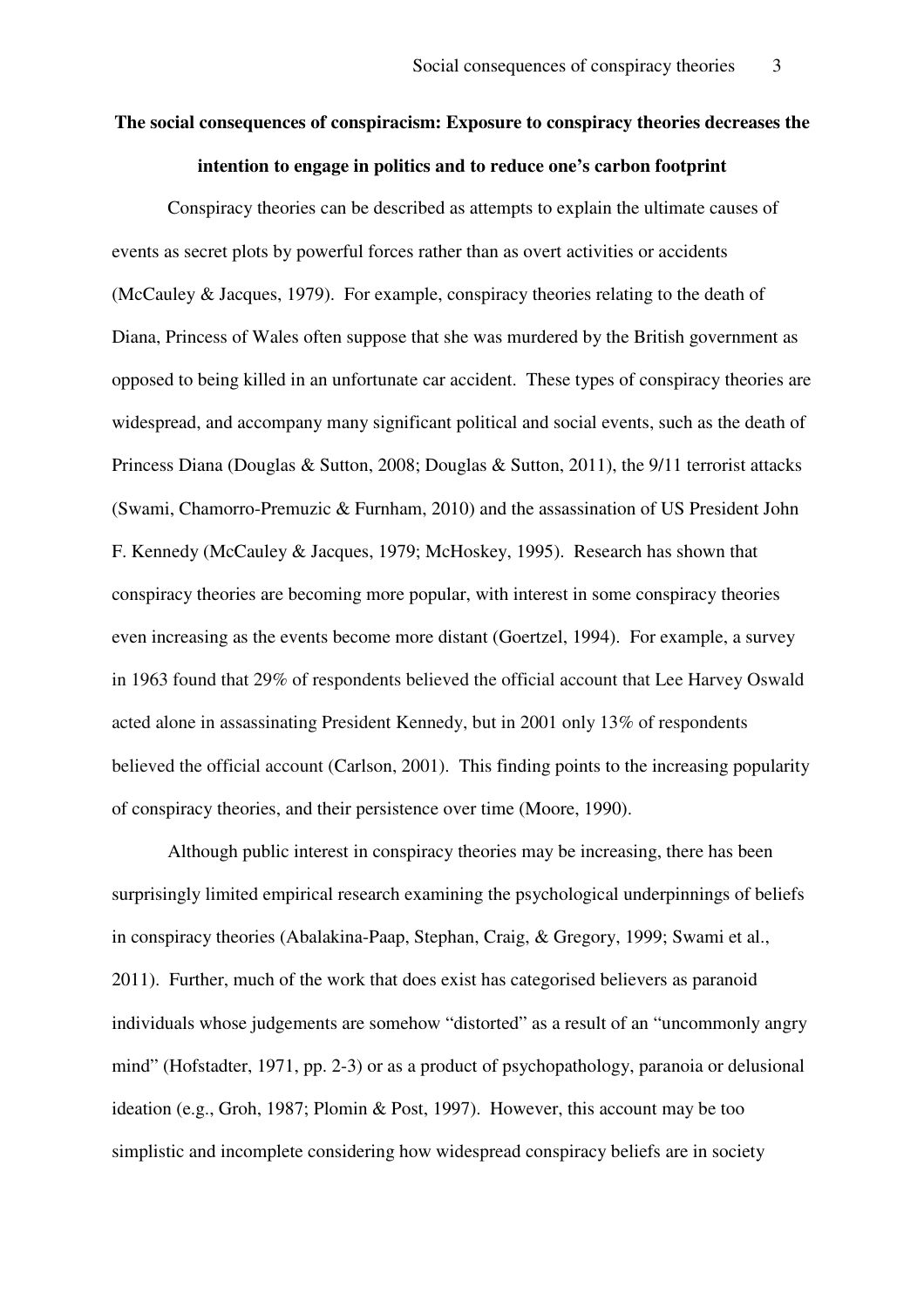(Sunstein & Vermeule, 2009; Swami & Coles, 2010; Waters, 1997). It is difficult to imagine that millions of conspiracy believers all suffer significant psychological symptoms. More recent research has taken a less pathologizing perspective on conspiracy beliefs, demonstrating that there are several key sub-clinical correlates of conspiracy beliefs such as anomie, distrust in authority, political cynicism, powerlessness (Abalakina-Paap et al., 1999; Goertzel, 1994; Swami et al., 2010) and Machiavellianism (Douglas & Sutton, 2011).

Further, research suggests that conspiracy theories may change the way people think about social events. For example, after exposure to conspiracy theories about the death of Princess Diana, Douglas and Sutton (2008) found that participants were more inclined to endorse conspiratorial explanations, even though they perceived that their beliefs had not changed. Also, Butler, Koopman and Zimbardo (1995) found that people who had viewed the film *JFK* – which highlights several prominent conspiracy theories surrounding the assassination of President John F. Kennedy – were more inclined to disbelieve official accounts than those who had not yet viewed the film. These findings demonstrate that conspiracy theories can have a "hidden impact" (Douglas & Sutton, 2008, p. 217) on people's attitudes and raise an intriguing question – What social consequences might there be for people who are exposed to conspiracy theories?

Scholars have begun to consider what some of these consequences might be. It is argued that there may be both positive and negative consequences of being exposed to nonmainstream explanations. For example, conspiracy theories may allow individuals to question social hierarchies and as such encourage governments to be more transparent (e.g., Clarke, 2002; Fenster, 1999; Swami & Coles, 2010). Conspiracy theories can also reveal anomalies, inconsistencies or ambiguities in official accounts of events (e.g., Clarke, 2002) and may open up possibilities for political debate (Miller, 2002). Indeed, some conspiracy theories reveal actual anomalies in mainstream explanations, such as in the US Department of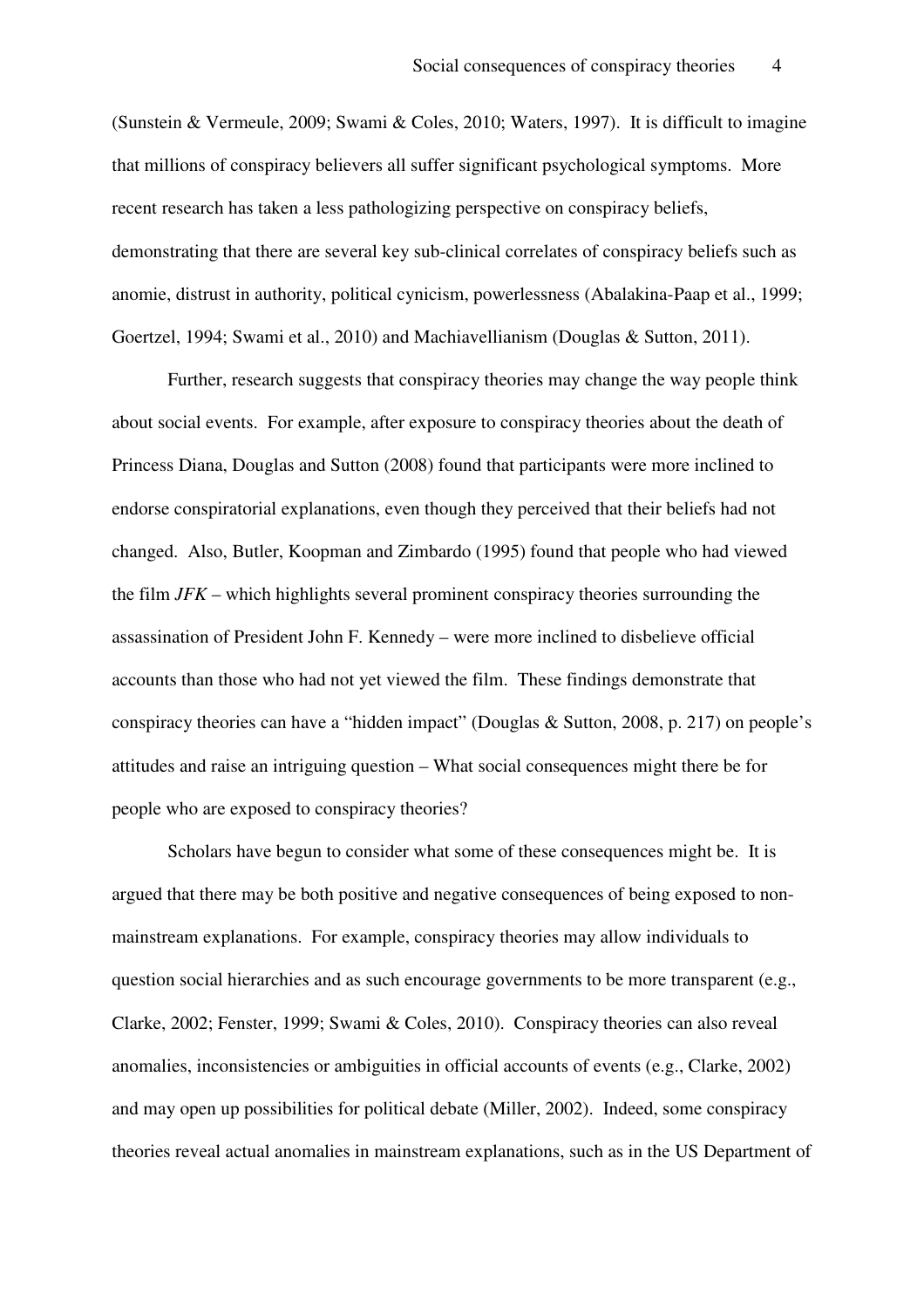Defence's plans to orchestrate acts of terrorism and blame them on Cuba (Swami & Coles, 2010). On the negative side, conspiracy beliefs are associated with negative attitudes toward human rights and civil liberties (Swami et al., 2012), and also racist attitudes (Swami, 2012). One prominent conspiracy theory proposes that birth control and HIV/AIDS are a form of genocide against African Americans (Bird & Bogart, 2003). Research has found that amongst African Americans, endorsement of this theory is associated with negative attitudes towards contraceptive behaviours, which can have potentially negative consequences for the prevention of pregnancy and sexually transmitted illnesses (Bogart & Thorburn, 2006). In the current research, we further explored the potential influence of conspiracy theories on behavioural intentions. To do so, we first focused on the influence of conspiracy theories on political engagement.

Political behaviours consist of actions such as voting, talking to others to persuade them to vote for a certain candidate, donating money to candidates or political groups, and wearing campaign stickers (Jenkins, Andolina, Keeter & Zukin, 2003). Research has shown that such behaviours have decreased across the world over the last decade (Fiorina, 2002; Niemi & Weisberg, 2001; Rosenstone & Hansenm, 1993; Putnam, 1995; 2000). For example, people are voting less than they did ten years ago, attending fewer political meetings, and forgoing wearing campaign stickers (Fiorina, 2002; Putnam, 1995; 2000). There can be many reasons for these changes, such as decreasing interest in politics or the election process, time constraints, or even people feeling that their vote would not make a difference (File & Crissey, 2010, Fiorina, 2002, Putnam, 1995; 2000). We argue that another key contributor to decreasing levels of political engagement may be the influence of exposure to conspiracy theories.

In the age of the Internet, people are constantly bombarded with information relating to conspiracy theories, and there is an increasing ease with which information about such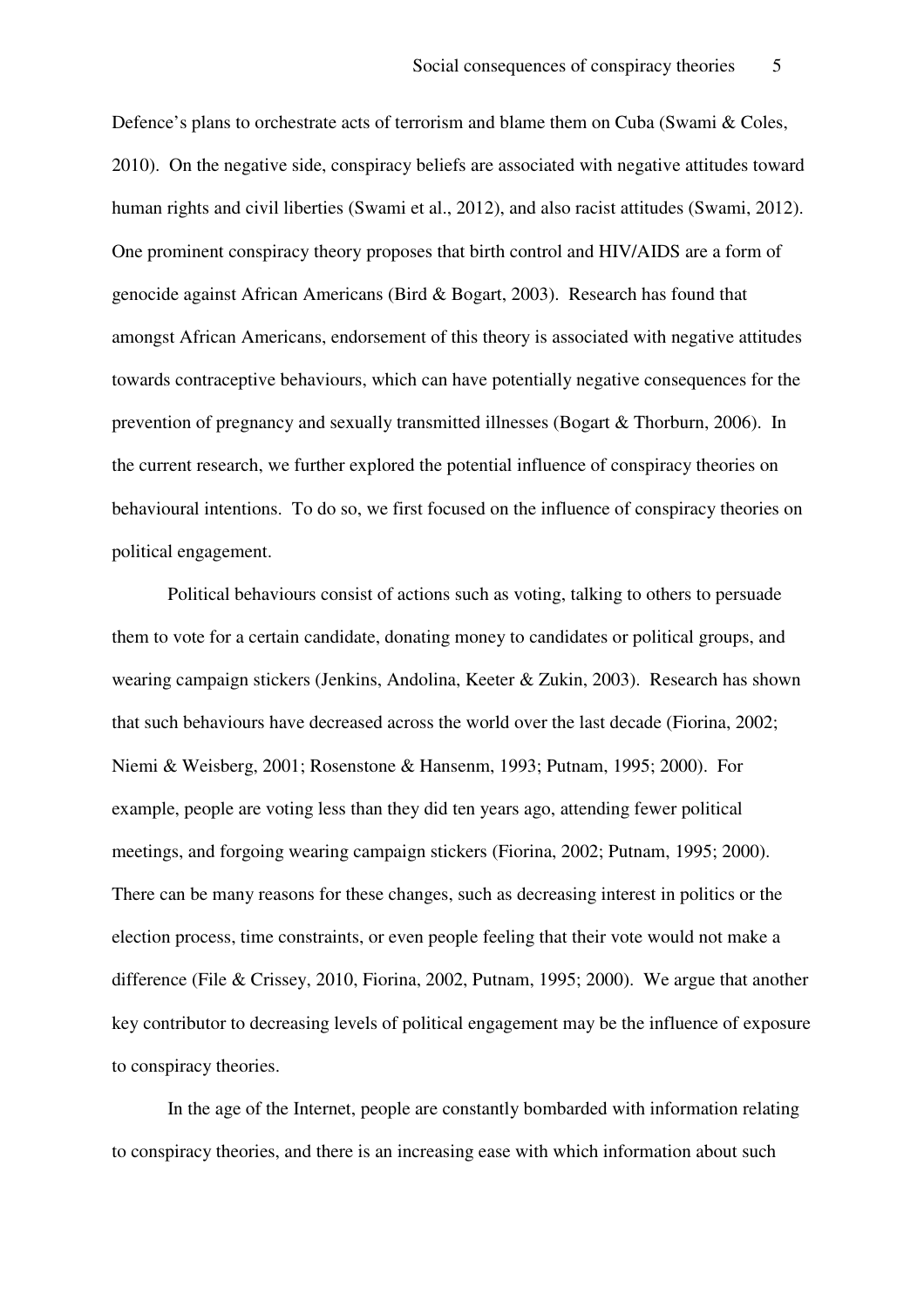theories can be distributed (Coady, 2006). We already know that exposure to conspiracy theories changes people's attitudes without their awareness (Douglas & Sutton, 2008). It is therefore plausible to propose that the ever-increasing presence of conspiracy theories – particularly about secret and sinister government operations – may influence people's intentions to engage in politics. For example, governmental conspiracy theories may discourage citizens from voting because they persuade people that the government is involved in shady deals and plots and that outcomes are therefore beyond their control. We explored this possibility with a wide range of prominent governmental conspiracy theories, examining the extent to which exposure to conspiracy theories influences political intentions.

For the first time, we also examined the potential factors that may mediate such effects. First, research has linked beliefs in conspiracy theories with low levels of trust (Goertzel, 1994; Abalakina-Paap et al., 1999). In addition, research has suggested that a possible reason for the observed drop in political engagement could be the decline in trust people have for each other and different institutions (e.g., Fiorina, 2002; Putnam, 1995; 2000; Shaffer 1981). It is therefore possible that exposure to conspiracy theories influences political engagement because conspiracy theories negatively influence peoples' levels of trust. Second, feelings of powerlessness – specifically towards the government – were also explored as a potential mediator. As defined in Stern's (2000) Values-Beliefs-Norms theory of behaviour, powerlessness is referred to as the perception of being incapable of affecting an outcome by taking action. Research has demonstrated that powerlessness is associated with conspiracy beliefs (Abalakina-Paap et al., 1999). It is therefore possible that exposure to conspiracy theories increases feelings of powerlessness, which subsequently decreases intentions to engage in politics.

Third, we tested the potential mediating role of uncertainty towards the government, which is viewed as a product of the immediate situation or wider social context (De Cremer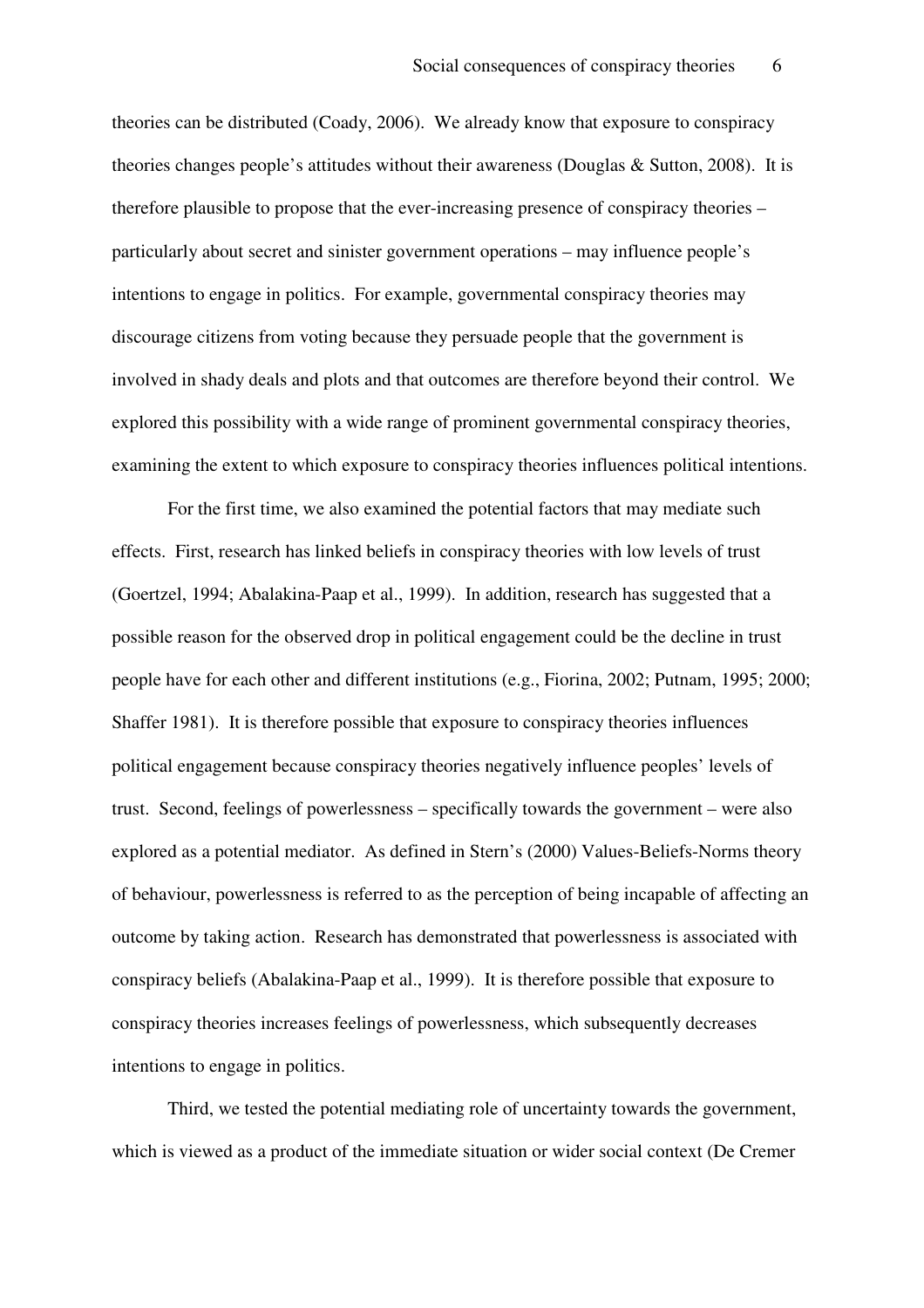& Sedikides, 2005; Sorrentino & Roney, 2000). It has been argued that a situation may influence the degree of uncertainty a person experiences, and the way that it is expressed, so that uncertainty can change with the environment (Smith, Hogg, Martin & Terry, 2007). It is therefore plausible to suppose that exposure to conspiracy theories increases uncertainty, and indeed uncertainty may be one reason why people endorse a wide range of conspiracy theories, even if they are contradictory (Wood, Douglas & Sutton, in press). This uncertainty may then lead to decreased intentions to become engaged in politics. Finally, we also explored the potential influence of disillusionment, which is the feeling of disappointment that something is not what it was believed or hoped to be. Research has shown that disillusionment after becoming aware of shortcomings may lead to a breakdown in engagement in a particular context (e.g., Niehuis & Bartell, 2006; Waller, 1938). It is therefore reasonable to suppose that exposure to conspiracy theories may increase feelings of disillusionment at being tricked and deceived by the government. This disillusionment may then lead to decreased intentions to become engaged in political processes.

There were therefore two aims of the first study. First, we explored the potential consequences of exposure to governmental conspiracy theories on intentions to engage in politics. To do so, we exposed participants to an article that (a) argued in favour of a series of governmental conspiracy theories, or (b) argued against the same conspiracy theories. Participants exposed to the pro-conspiracy arguments were expected to endorse governmental conspiracy theories more than those who had been exposed to the anti-conspiracy arguments. Further, we hypothesised that exposure to information supporting conspiracy theories should decrease intentions to engage in politics. Finally, the study directly tested four potential mediators of this predicted effect – specifically, feelings of mistrust, powerlessness, uncertainty and disillusionment towards the government.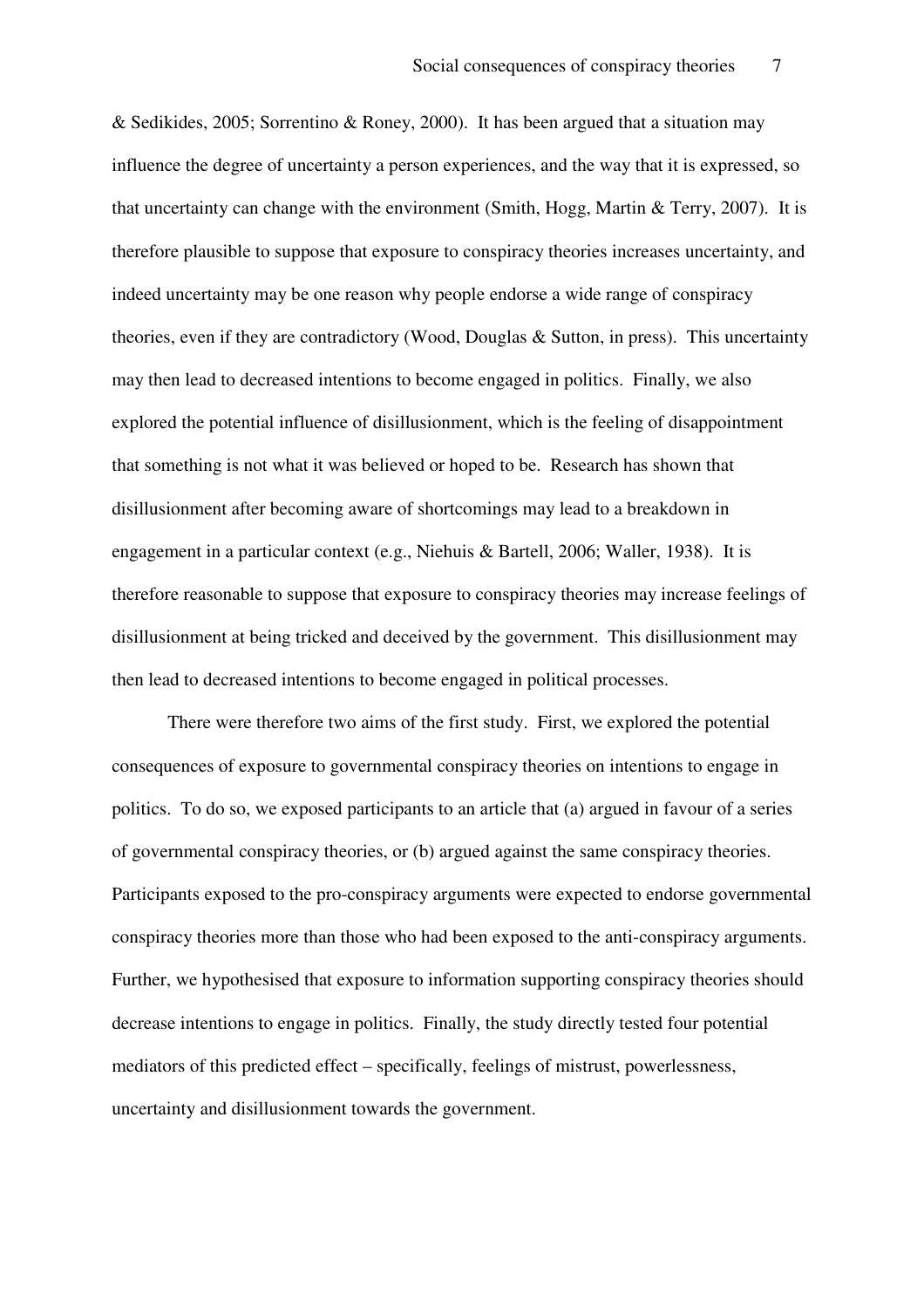#### **Study 1**

#### **Method**

#### **Participants and design**

One hundred and sixty eight undergraduate and postgraduate research students (108 women and 60 men,  $M_{\text{age}} = 22.87$ ,  $SD = 5.00$ ) at a British university participated in the study. Participants were recruited via poster advertisements, emails and the use of the social networking site Facebook where they were invited to complete an online questionnaire. They did so voluntarily and without monetary or course credit incentives. The single independent variable was the nature of the article presented to participants (pro-conspiracy versus anticonspiracy), and was manipulated between-subjects. A manipulation check measured participants' judgements that a series of governmental conspiracy theories are true. Participants also reported feelings of mistrust, powerlessness, uncertainty and disillusionment towards the government, which were measured as potential mediators for the predicted effect. Finally, a scale of intended political behaviour formed the dependent variable.

#### **Materials and procedure**

The online questionnaire was designed using the Qualtrics questionnaire design tool and first presented participants with an information page where they were asked to give their consent before beginning the questionnaire. On the following page, participants were presented with the manipulation.Two articles were used to either expose participants to information that supports conspiracy theories (pro-conspiracy condition) or that refutes conspiracy theories (anti-conspiracy condition). The pro-conspiracy article began by arguing that governments are involved in secret plots and schemes. It then continued to provide specific examples of conspiracy theories such as the death of Princess Diana and the London 7/7 terrorist bombing attacks. An extract from the conspiracy article is as follows: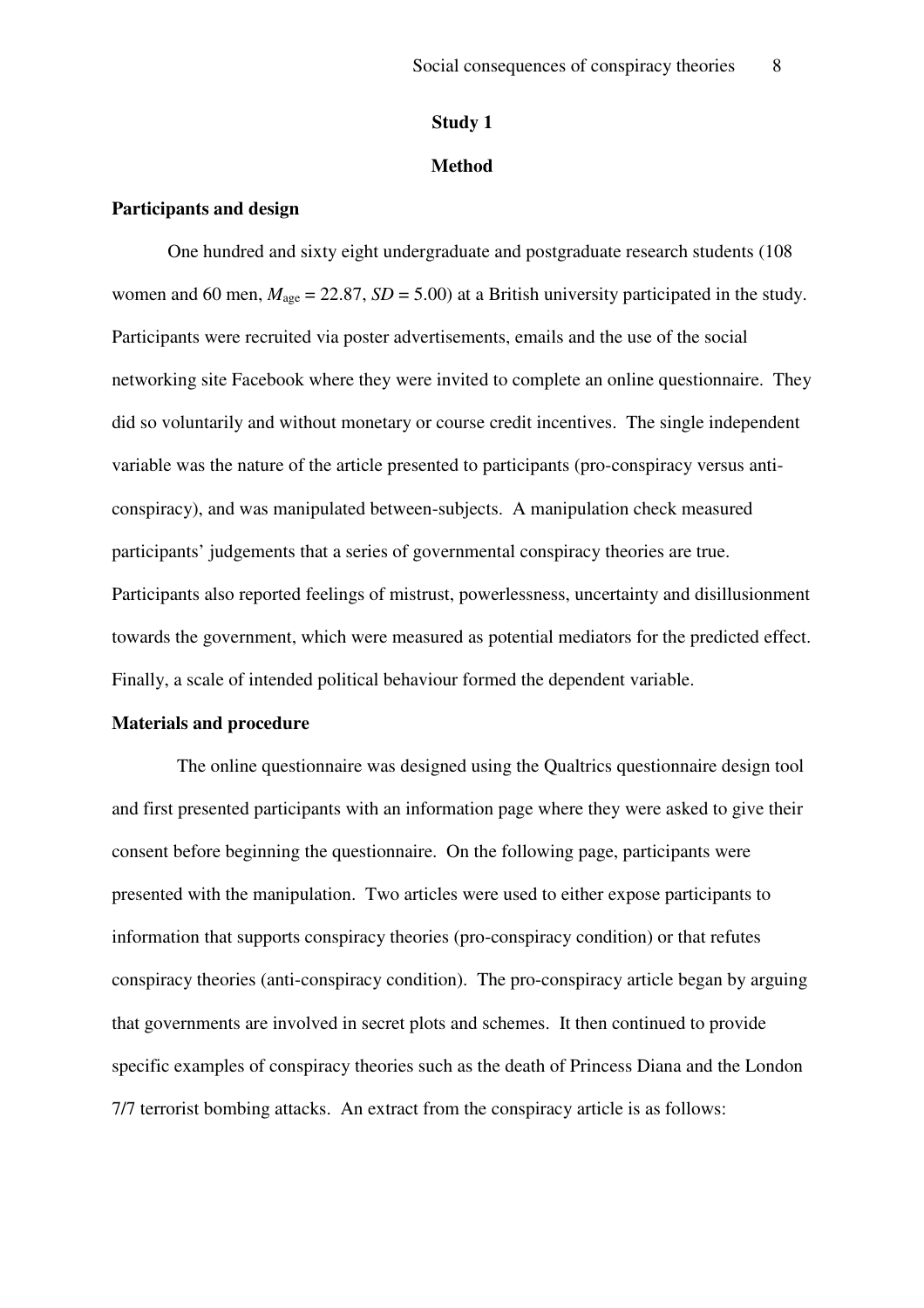*"…To take the example of Princess Diana's death, it is no secret that the British government were discontented with Princess Diana's involvement with Dodi Fayed and also with her increasing involvement in politics… one must therefore question the claim that her death was simply a tragic accident…"*

The anti-conspiracy article was similar in content to the pro-conspiracy article but differed by using the same broad and specific examples to argue that governments are *not* involved in conspiracy theories. An extract from the anti-conspiracy theory article is as follows:

*"…To take the example of Princess Diana's death, it is no secret that Princess Diana's popularity made some members of the government uneasy. However, there is no evidence at all to suggest that the British government were involved in her death... her death was simply a tragic accident... "* 

The term 'conspiracy theory' was not mentioned in either of the articles.To check that the manipulation was successful, participants next rated the likelihood that a series of governmental conspiracy theories are true. These were adapted from previous research (Douglas & Sutton, 2008; 2011,  $\alpha = .90$ ). There were 12 statements with a mix of general (e.g., "Governments are often involved in international plots and schemes",  $\alpha$  = .80) and specific (e.g., "The British government was involved in the death of Princess Diana",  $\alpha$  = .90) government conspiracy theories. In each case, participants were asked to rate the likelihood that each is true on a seven-point scale (*1 = extremely unlikely, 7 = extremely likely*).

A scale measuring mistrust towards four institutions ( $\alpha$  = .85) was used from Van der Meer (2010). Participants indicated the extent to which they trusted each institution (e.g., "I have trust in Parliament") on a six-point scale (*1 = strongly disagree, 6 = strongly agree*). A three-item scale measuring powerlessness towards the government ( $\alpha$  = .82) was developed from Neal and Groat (1974) and Aarts and Thomasse (2008). Participants were asked to read the statements (e.g., "The world is run by the few people in power, and there is not much the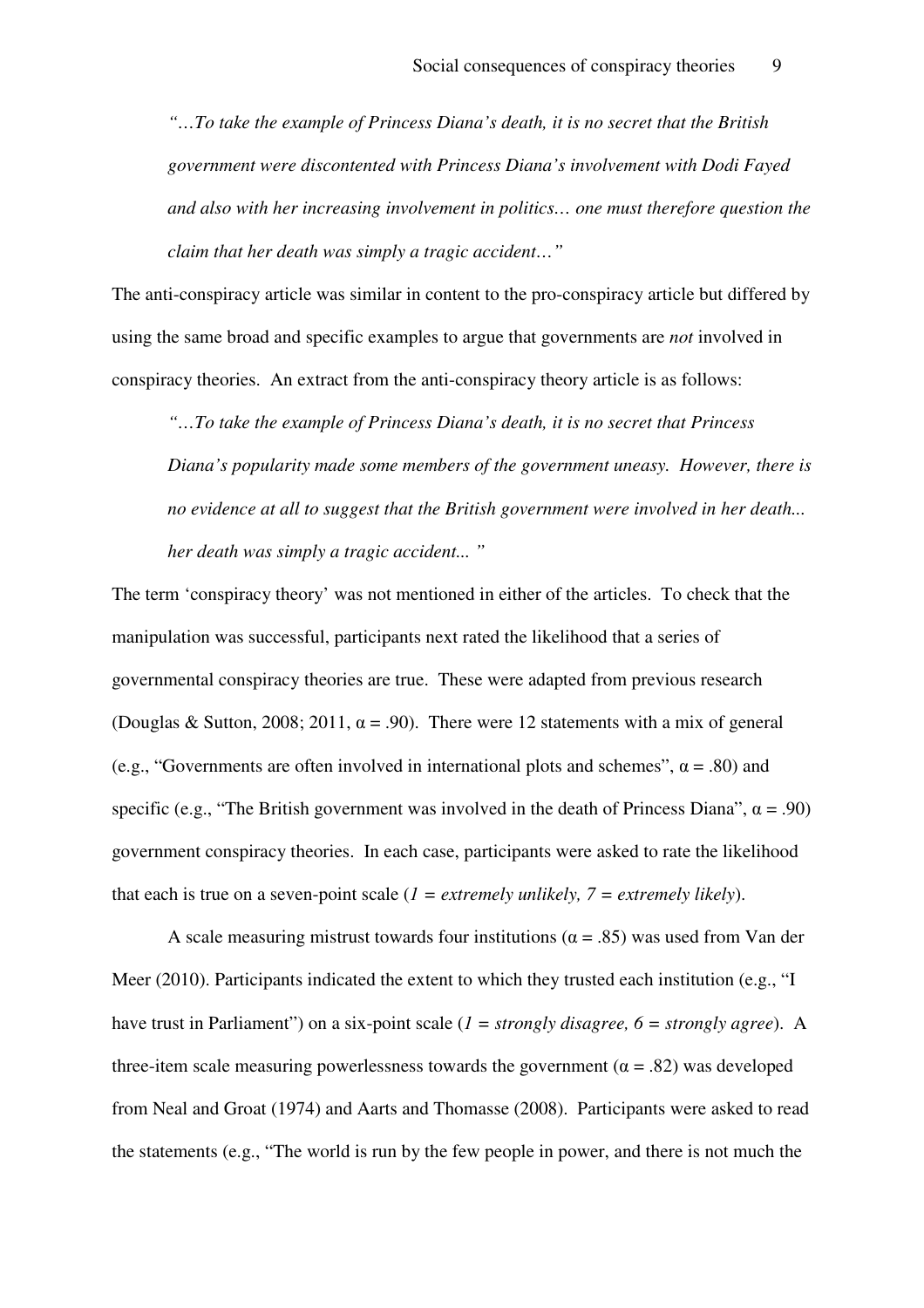little person can do about it") and rate their agreement by answering on a six-point scale (*1 = strongly disagree, 6 = strongly agree*). A scale measuring a person's feelings of uncertainty, specifically concerning the government ( $\alpha = .83$ ) was adapted from the Attributional Confidence Scale (Clatterbuck, 1979) and consisted of four items (e.g., "The government is only run for the benefit of those in power"). Participants rated the extent that they agreed they could predict each behaviour on a six-point scale (*1 = strongly disagree, 6 = strongly agree*). High agreement demonstrates a greater prediction that the government would perform those behaviours, which therefore demonstrates a greater sense of uncertainty about the government as a whole. A scale was included to measure participants' feelings of disillusionment, specifically about the government ( $\alpha$  = .76). This scale was adapted from Niehuis and Bartell (2006) and consisted of four statements (e.g., "I am very disappointed with the government") where participants responded with the extent to which they agreed with each statement on a six-point scale (*1 = strongly disagree, 6 = strongly agree*).

Finally, the dependent variable measured participants' intended political engagement. Questions were reworded so that participants' responses reflected intended rather than previous political engagement (Jenkins, Andolina, Keeter & Zukin, 2003; Pattie, Seyd & Whiteley, 2003). There were seven statements in total asking participants about their intended behaviours over the next 12 months (e.g., "Will you vote in the next election"; "Do you intend to contribute money to a candidate, a political party, or any organization that supports candidates?",  $\alpha$  = .80). Participants responded by indicating the extent that they intended to engage in each of the behaviours on a seven-point scale (*1 = definitely no, 7 =*  definitely yes). <sup>1</sup> At the conclusion of the study, the participants were debriefed in writing and were thanked for their participation.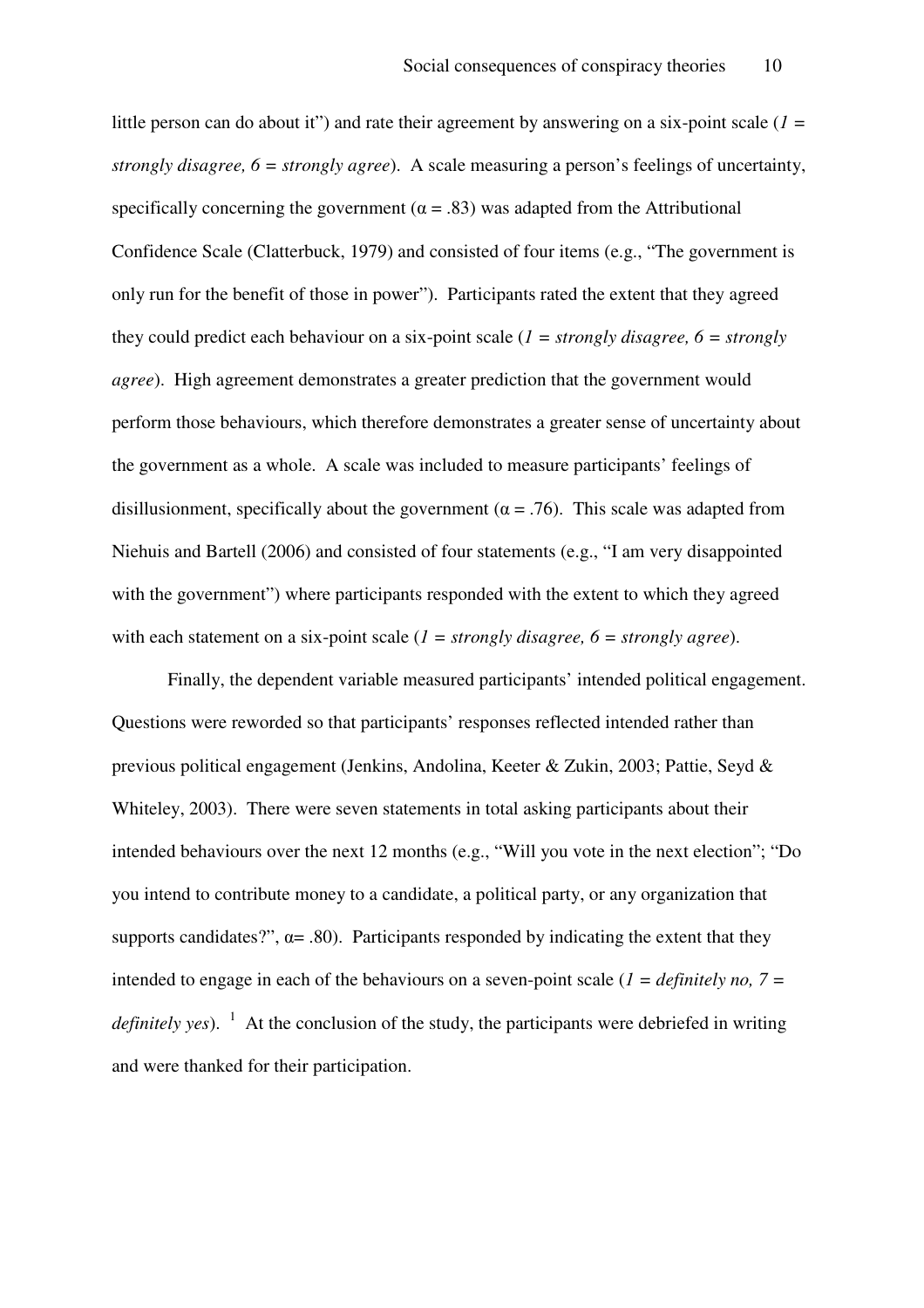#### **Results**

 There were no significant effects involving participant gender, so this factor is not mentioned further. Further, participant age was not associated with any of the potential mediating variables or DVs and it is also not mentioned further.

#### **Manipulation check**

There was a significant difference between the two article conditions (pro-conspiracy versus anti-conspiracy) for endorsement of both general,  $F(1,166) = 16.70$ ,  $p < .001$ ,  $\eta^2 = .09$ , and specific,  $F(1,166) = 16.65$ ,  $p < .001$ ,  $\eta^2 = .09$  government conspiracy theories. Participants who were exposed to information supporting conspiracy theories endorsed general ( $M = 4.81$ ,  $SD = 1.16$ ) and specific ( $M = 2.85$ ,  $SD = 1.50$ ) conspiracy theories more than those in the anti-conspiracy condition ( $M = 4.04$ ,  $SD = 1.16$ ;  $M = 2.07$ ,  $SD = 1.10$ , respectively). The manipulation was therefore successful.

#### **Government conspiracy theories and political engagement**

A one-way ANOVA was conducted with article condition (pro- versus anticonspiracy) as the independent variable, and political engagement as the dependent variable. As predicted, exposure to conspiracy theories influenced political intentions,  $F(1,166) = 9.51$ ,  $p = .002$ ,  $\eta^2 = .05$ . Specifically, participants in the pro-conspiracy condition (*M* = 2.67, *SD* = 1.09) showed less intention to engage in political behaviours than those in the anti-conspiracy condition ( $M = 3.20$ ,  $SD = 1.22$ ).

#### **Testing mediation**

To test potential mediators of this effect, four separate ANOVAs were first conducted with article condition (pro- versus anti-conspiracy) as the independent variable in each case, and summed scores on all four potential mediators – mistrust, political powerlessness, uncertainty and disillusionment – as dependent variables. Results revealed that out of the four potential mediators, exposure to conspiracy theories only influenced powerlessness,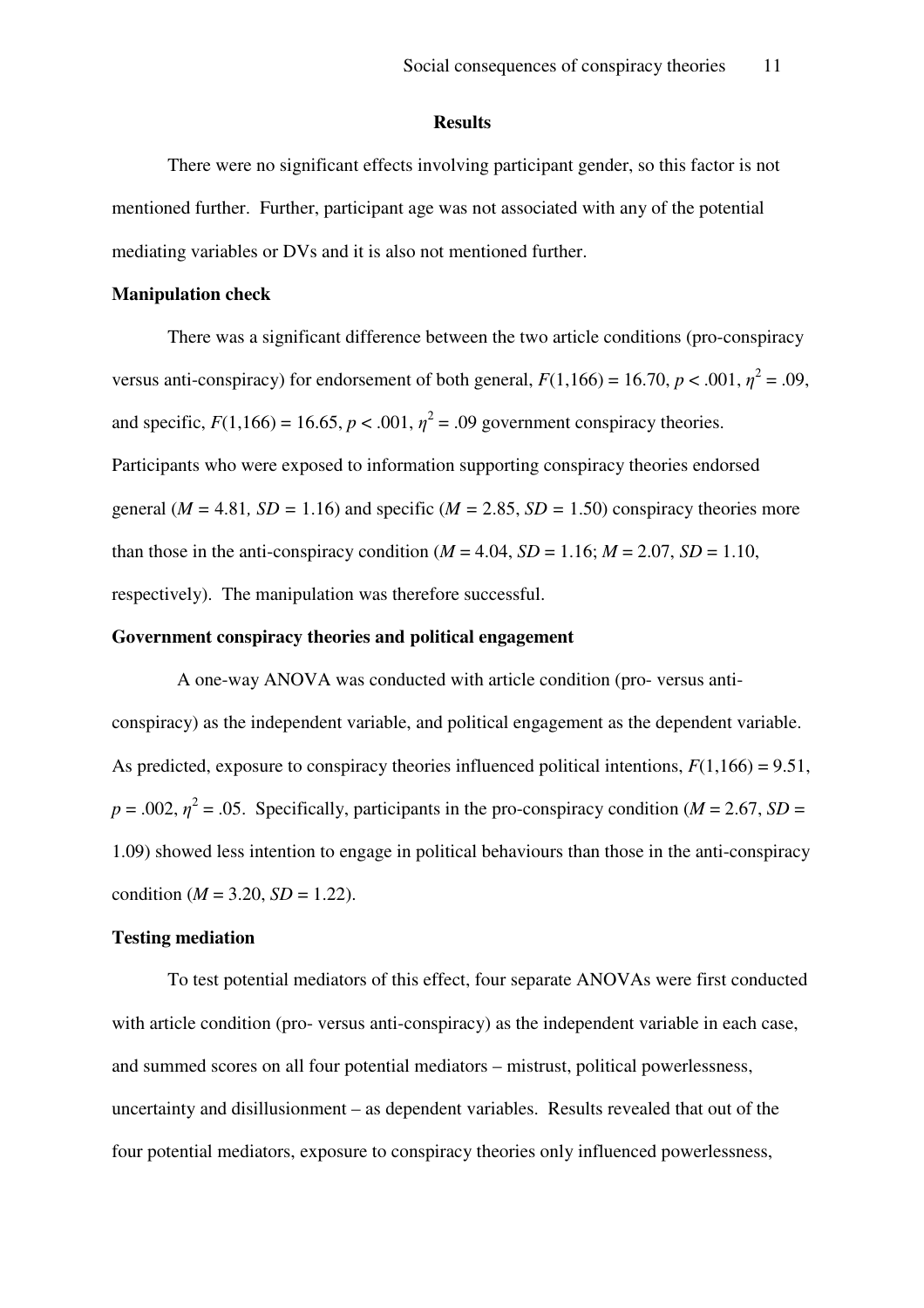$F(1,166) = 13.07, p < .001, \eta^2 = .07$ , and uncertainty,  $F(1,166) = 10.37, p = .002, \eta^2 = .06$ . Participants in the pro-conspiracy condition felt more powerless (*M* = 2.94, *SD* = 1.39) and uncertain  $(M = 4.31, SD = 1.04)$  towards the government than those in the anti-conspiracy condition ( $M = 2.29$ ,  $SD = 1.09$ ;  $M = 3.82$ ,  $SD = 0.99$ , respectively). There were no differences between the two conditions for mistrust,  $F(1,166) = 1.670$ ,  $p = .198$ ,  $n^2 = .01$  or, disillusionment,  $F(1,166) = 2.48$ ,  $p = .117$ ,  $\eta^2 = .01$ .

Each of the candidate mediators – political powerlessness and uncertainty – was then examined in a test of multiple mediation in order to explain the effect of the pro- versus anticonspiracy information on intended political behaviours. This multiple mediation was carried out using Preacher and Hayes' (2008) bootstrapping method for indirect effects. This method is based on between 5000-10000 bootstrap re-samples used to describe the confidence intervals of indirect effects in a manner that makes no assumptions about the distribution of the indirect effects. As argued by Hayes (2009; Hayes & Preacher, 2012), an indirect effect is estimated as being significant from the confidence intervals not containing a zero, as opposed to significance in the individual paths. This is due to the mediation model not being pertinent to whether the individual paths are either significant or non-significant. Results from the current study are presented in Table 1 and Figure 1.

#### (Insert Table 1 and Figure 1 here)

First, there was a significant total indirect effect. Importantly, the specific indirect effect in this test indicated that political powerlessness was a significant mediator of the effect of pro- versus anti-conspiracy information on intended political behaviours, when controlling for uncertainty. However the specific indirect effect of uncertainty was not found to be a significant mediator, when controlling for political powerlessness. This provides evidence that political powerlessness was the driving mediator of the effect of exposure to conspiracy theories on intended political behaviours.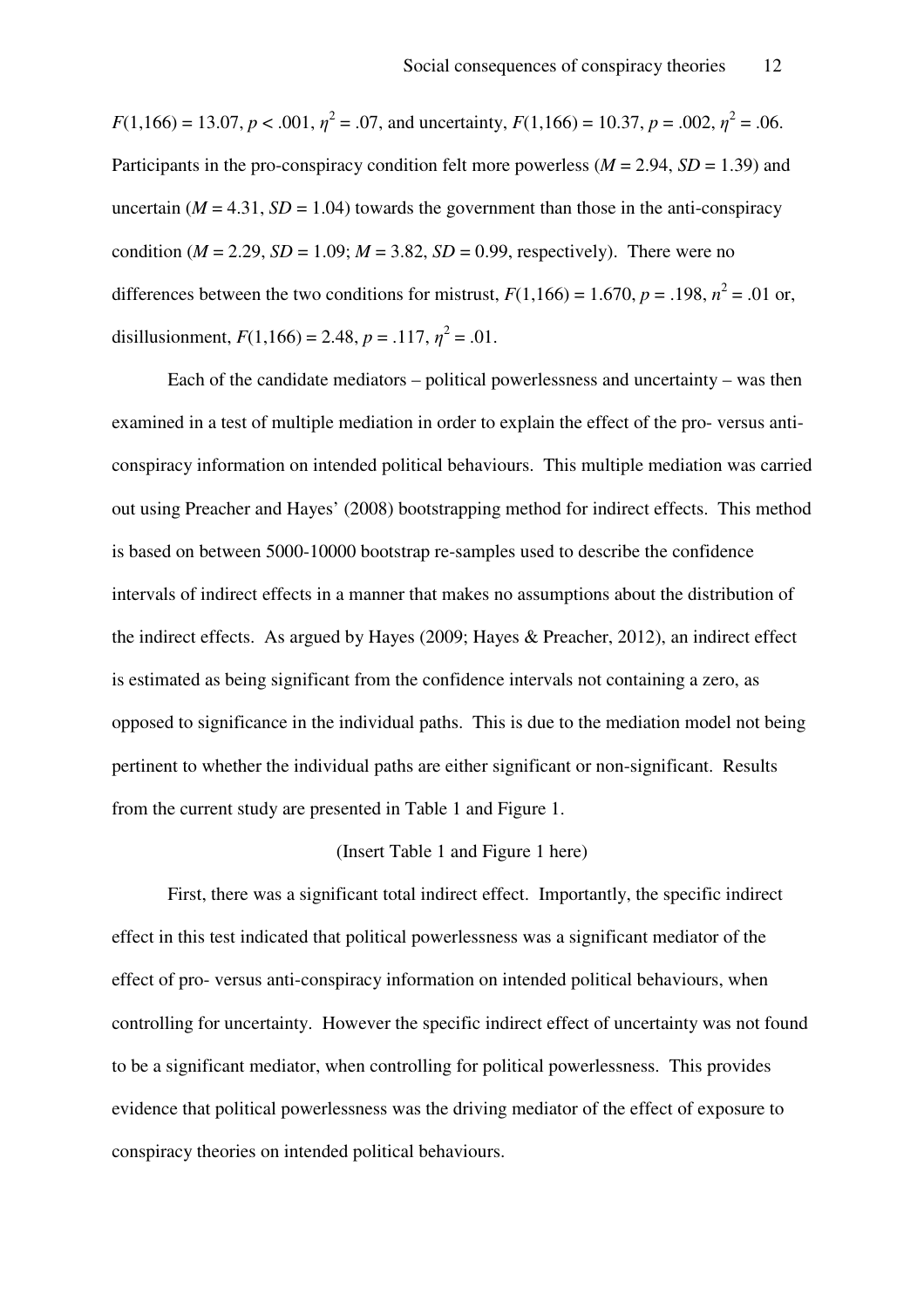#### **Discussion**

In Study 1, we found that exposure to conspiracy theories influenced participants' intentions to engage in political processes such as voting. Demonstrating that exposure to conspiracy theories influences intended political engagement gives a hint to the extent to which conspiracy theories may be influential. Voting and other forms of political engagement are decreasing around the world (e.g., Fiorina, 2002), and revealing that intended political behaviours can be influenced by exposure to conspiracy theories suggests that decreased engagement could be due, in part, to how widespread conspiracy theories are in society (Swami & Coles, 2010). This study has also extended previous research investigating the impact of conspiracy theories (Butler et al., 1995; Douglas & Sutton, 2008). Here, it has been demonstrated that while exposure to conspiracy theories can influence the extent to which the theory is endorsed, it can also influence a person's behavioural intentions.

Further, Study 1 demonstrated that feelings of powerlessness towards the government fully mediated the effect of pro- versus anti-conspiracy information on intended political behaviours. This suggests that being exposed to government conspiracy theories may increase feelings that one's actions will have little impact, which may subsequently lower one's intentions to engage in political behaviours. This line of reasoning is consistent with results from a recent American census (File & Crissey, 2010) – when asked why people did not vote, many responded with the reason that their vote would not make a difference.

This study also extends previous research that has revealed an association between powerlessness and endorsement of conspiracy theories. In the current study however, we demonstrated that exposure to conspiracy theories directly influenced participants' feeling of powerlessness towards the government. Previous research has only been able to demonstrate correlations between endorsement of conspiracy theories and powerlessness without indicating the direction of the relationship (e.g., Abalakina-Paap et al., 1999). Whilst some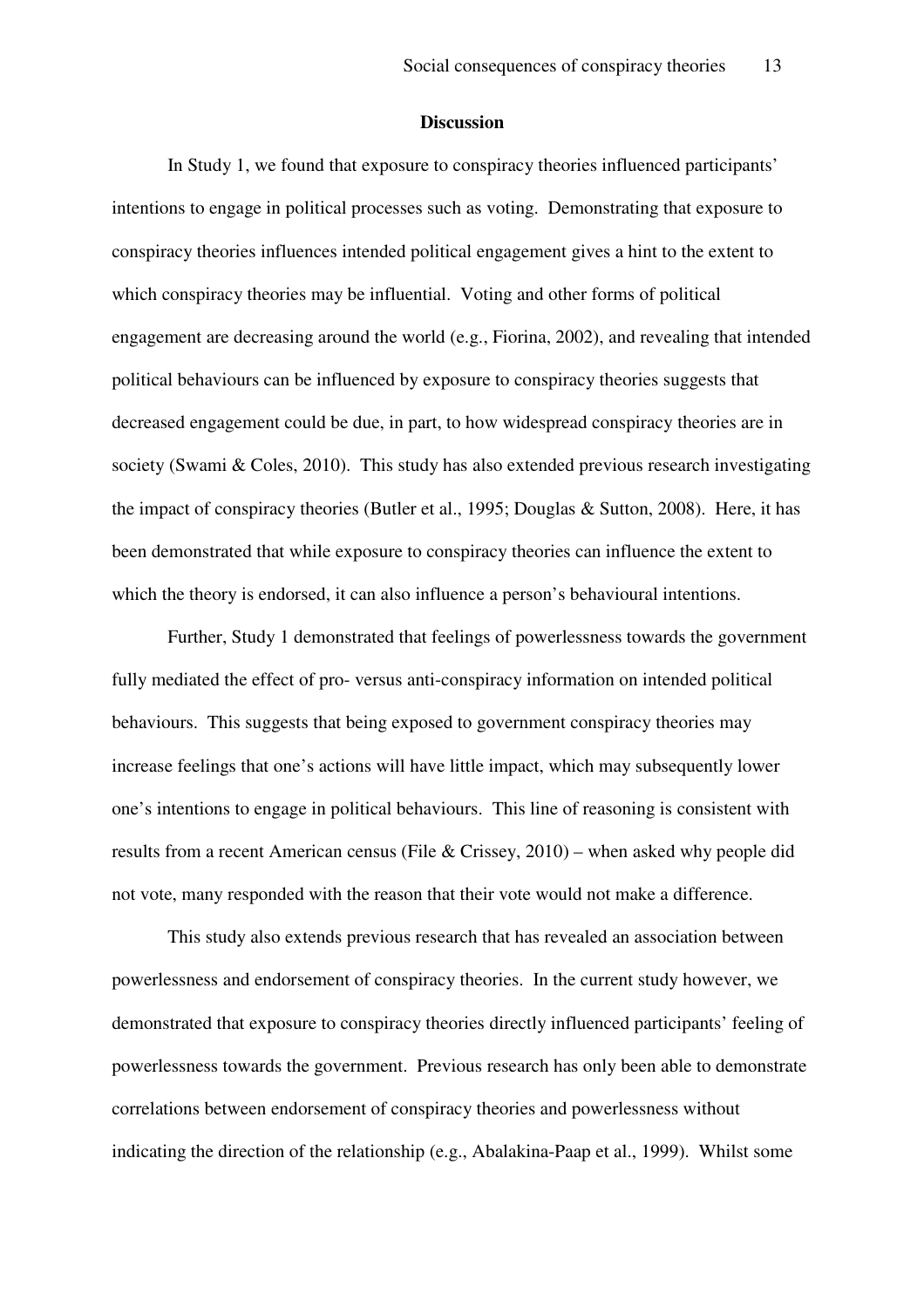individuals may endorse conspiracies to reduce their feelings of powerlessness (Swami & Coles, 2010), it can be suggested from the current findings that exposure to conspiracy theories may also bring about feelings of powerlessness.

Although uncertainty was shown not to be a significant mediator of the relationship between exposure to conspiracy theories and political behaviour, participants who were exposed to conspiracy theories felt more uncertain towards the government than those exposed to an anti-conspiracy account. This also extends previous literature by providing evidence of a directional relationship between conspiracy beliefs and uncertainty. There were however no reported effects of exposure to conspiracy theories on mistrust and disillusionment. This was an unexpected finding as previous research suggests that mistrust is associated with conspiracy beliefs (Abalakina-Paap et al., 1999). However, it may be difficult to manipulate mistrust and disillusionment by exposure to a wide variety of governmental conspiracy theories. Using this method, it is difficult to manipulate trust in one particular group because different groups are implicated in different conspiracy theories (e.g., US government, British government, specific politicians). Trust and disillusionment could perhaps be better influenced by exposure to specific conspiracy theories such as those related to climate change, that are associated with a single group of apparently dishonest individuals (i.e., climate scientists) rather than a wider group. We test this possibility in Study 2, which also serves to replicate and extend the findings of Study 1.

#### **Study 2**

 In Study 2, we focused on the influence of climate change conspiracy theories on intentions to reduce one's carbon footprint. Specifically, we investigated whether conspiracy theories concerning the validity of scientific claims concerning climate change influence people's intentions to purchase energy efficient light bulbs or use other means of transport than driving a motor vehicle. Research has demonstrated that engagement with such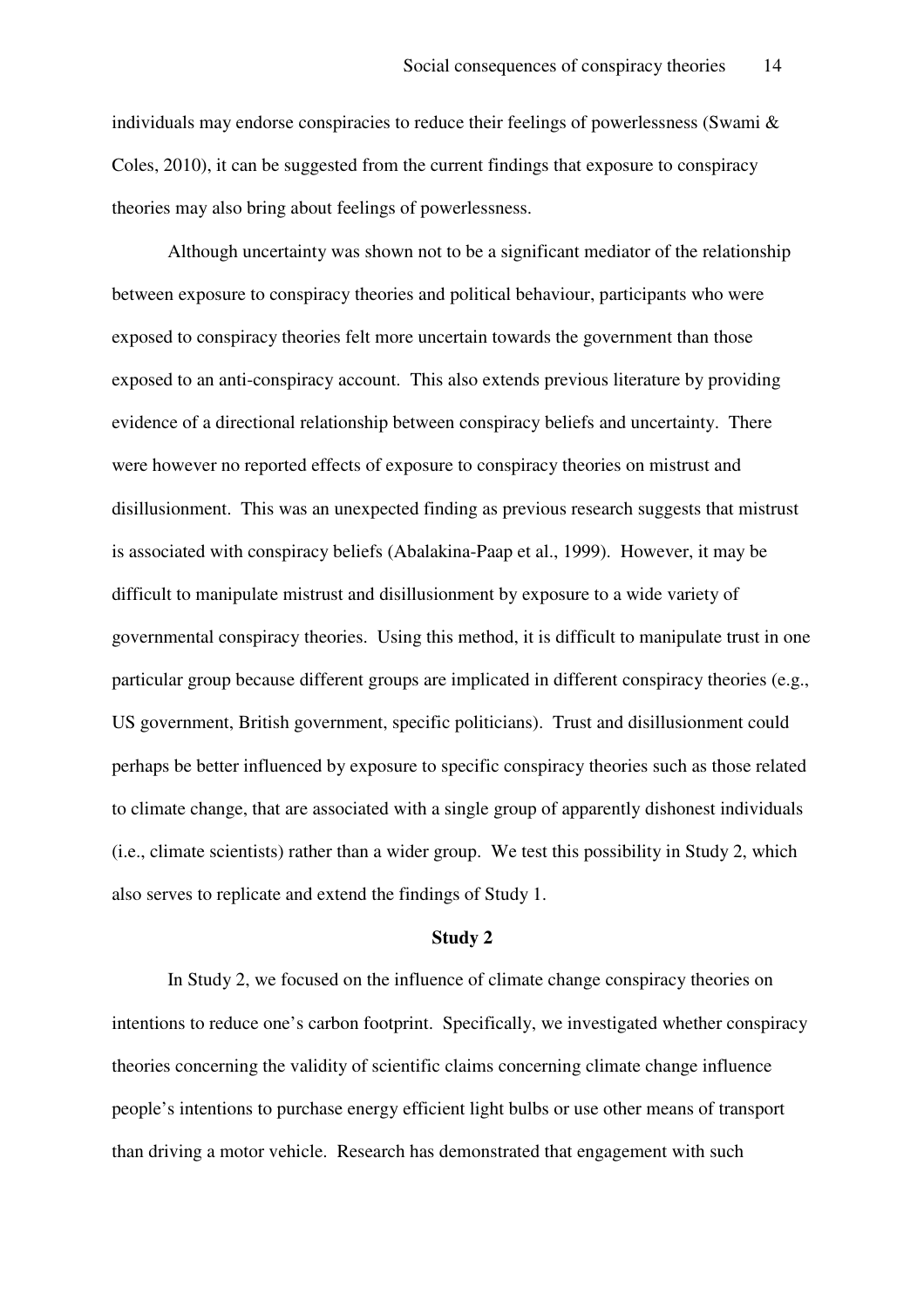behaviours – in a similar way to political engagement – is not sufficiently high in Western societies (e.g., Leiserowitz, 2003). For example, a recent Gallup Poll found that American respondents ranked the environment  $15<sup>th</sup>$  (out of 15) of the most important problems today (Gallup, 2011), and another poll found that American respondents ranked climate change as the 12<sup>th</sup> most important (out of 13) environmental issues facing people today (Dunlap  $\&$ Saad, 2001). This is intriguing, especially given that climate change is arguably the primary environmental risk confronting the world in the  $21<sup>st</sup>$  century (Leiserowitz, 2003). Recent research has found an association between conspiracy beliefs in general and rejection of climate science claims (Lewandowsky, Oberauer & Gignac, in press). We argue here that exposure to information that rejects climate science claims will adversely influence people's intentions to engage in climate friendly behaviours.

To test this prediction, we utilised a similar method to Study 1, exposing participants to climate change conspiracy theories (versus anti-conspiracy material), and measuring the extent to which participants intended to engage with efforts to reduce their carbon footprint. We also examined the influence of exposure to conspiracy theories on political intentions, using the same scale as used in Study 1. In doing so, it was possible to examine whether a type of conspiracy theory that does not explicitly accuse the government of any actions can also lead to political disengagement. This is an intriguing possibility because it points to the potential for conspiracy theorizing to form part of a political mindset – a set of beliefs that are associated with political suspicion and disbelief of official explanations. We also included the range of mediators tested in Study 1. Indeed, previous research has linked climate change behaviour to feelings of powerlessness (Aitken, Chapman & McClure, 2011), uncertainty (e.g., de Kwaadsteniet, 2007; Hine & Gifford, 1996), and mistrust (MacGregor, Slovic, Mason & Detweiler, 1994) and we examined here if climate change conspiracy theories influence intentions via these potential mediators.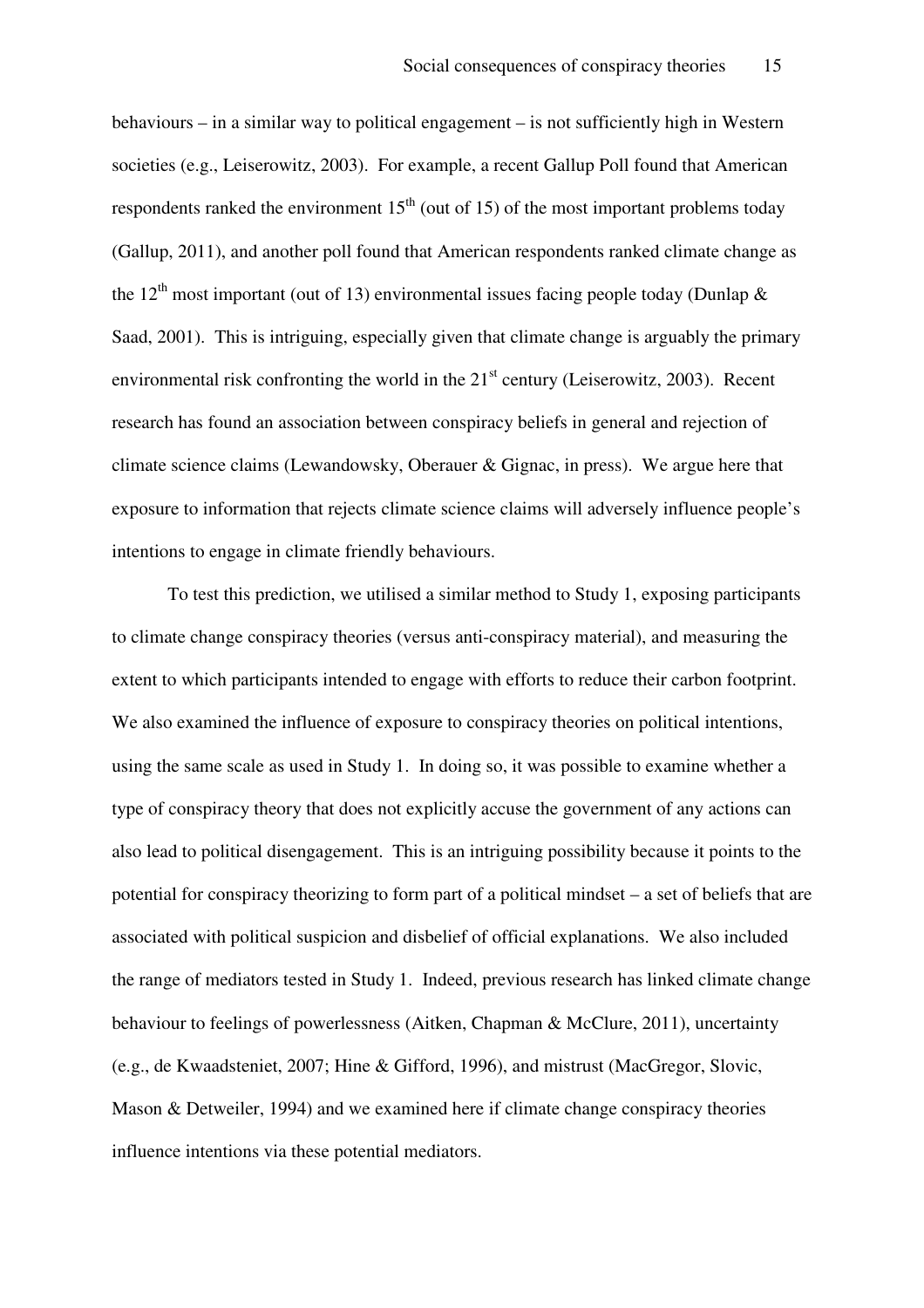Further, Study 2 provided a methodological refinement to Study 1 by including a control condition where participants were exposed to no information regarding conspiracy theories. Study 1 demonstrated a difference in political intentions between the pro- and anticonspiracy conditions but it cannot be known for certain whether the pro-conspiracy condition decreased political intentions or whether the anti-conspiracy condition increased such intentions. A control condition allows us to be certain of the direction of the effect.

#### **Method**

#### **Participants and design**

Two hundred and fourteen undergraduate students (182 women and 32 men,  $M_{\text{age}} =$ 19.66, *SD* = 3.06) at a British university participated in an online experimental questionnaire. Participants received course credit in exchange for their participation. A timer was used to identify participants who had spent less than 30 seconds reading the manipulation and who had thus exceeded reading speed capabilities for upper college students (Speed Reading, 2011). Such participants were excluded from the analyses, and in total this was 11 participants from the pro-conspiracy condition and 12 from the anti-conspiracy condition. The final sample size used for data analysis was therefore 191 (164 women and 27 men, *M*age  $= 19.75$ , *SD* = 3.21). There were 63 participants in the pro-conspiracy condition, 59 in the anti-conspiracy condition, and 69 in the control condition.

A single-factor independent variable (pro-conspiracy vs. anti-conspiracy vs. control) between-subject design was employed. A manipulation check measured participants' judgements that a series of climate change conspiracy theories are true. Participants reported feelings of climate powerlessness, uncertainty, disillusionment and trust towards different sources to tell the truth about climate change, which were measured as potential mediators for the predicted effect on climate change intentions. Participants also reported feelings of political powerlessness, which were measured as a possible mediator for the predicted effect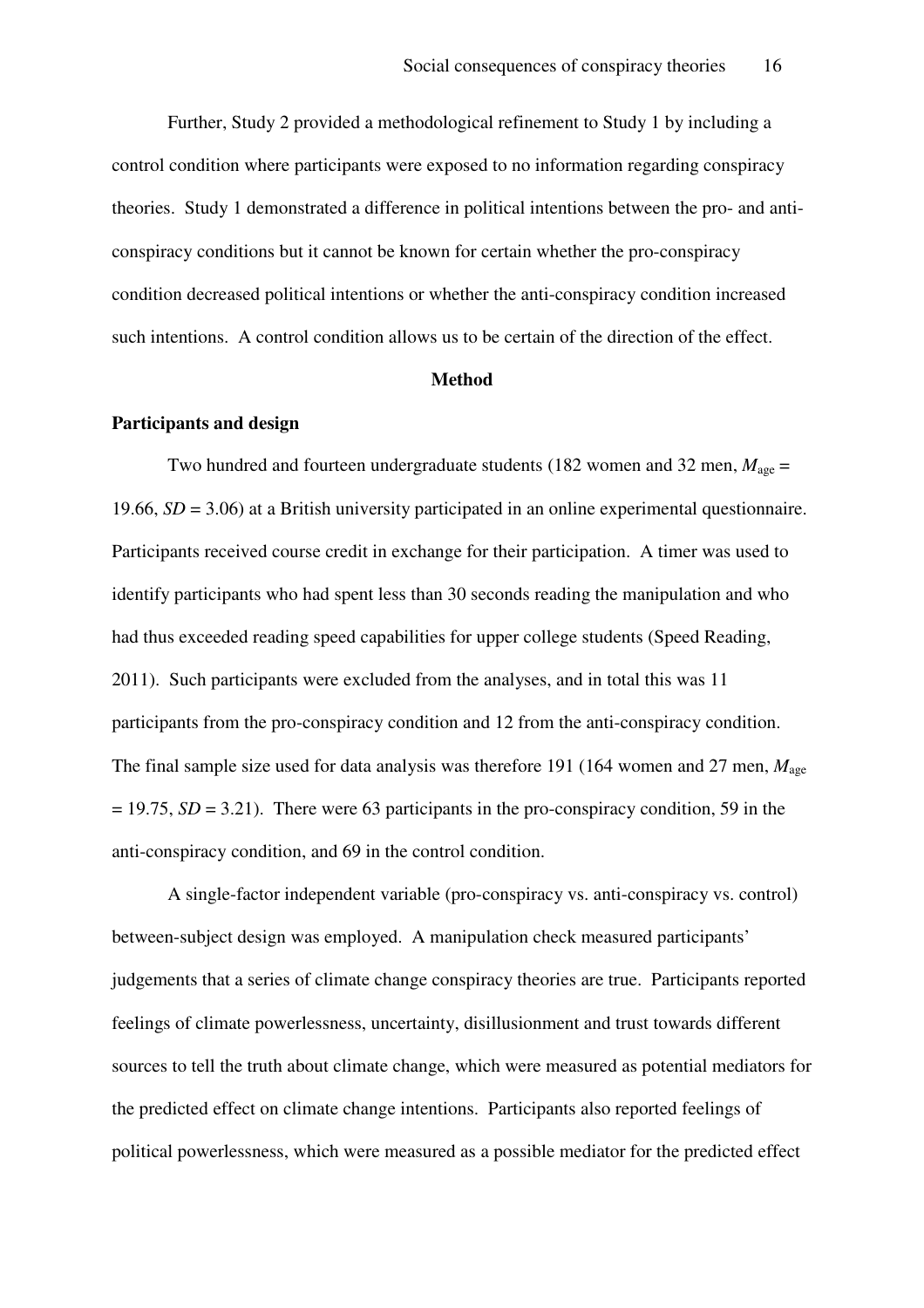of exposure to climate change conspiracy theories on political intentions. Finally, scales of intended climate change behaviours and intended political behaviours formed the two dependent variables.

#### **Materials and procedure**

 As in Study 1, the online questionnaire was designed using the Qualtrics questionnaire design tool and first presented participants with an information page where they were asked to give their consent before beginning the questionnaire. On the following page, two articles were used to either expose participants to information that supports conspiracy theories (pro-conspiracy condition) or information that refutes conspiracy theories (anticonspiracy condition). A control condition was also included, where no further information was given. The pro-conspiracy article began by arguing that climate change is a hoax. It then continued to provide specific examples of conspiracy theories such as that climate change scientists are just chasing funding and not all scientists agree with the climate change findings. An extract from the conspiracy article was as follows:

*"…further, the idea of global warming holds little weight. Independent evidence shows that since 1940, global average temperatures fell for four decades. This presents a significant flaw in the official account…"* 

The anti-conspiracy article was similar in content to the pro-conspiracy article but differed by arguing that climate change is *not* a hoax. An extract from the anti-conspiracy theory article was as follows:

*"…further, evidence of global warming is robust. Independent evidence shows that the last two decades of the 20th century were the hottest in 400 years …. Numerous findings such as this present significant support for the official account…"* 

The term 'conspiracy theory' was not mentioned in either of the articles.To check that the manipulation was successful, participants next rated the likelihood that a series of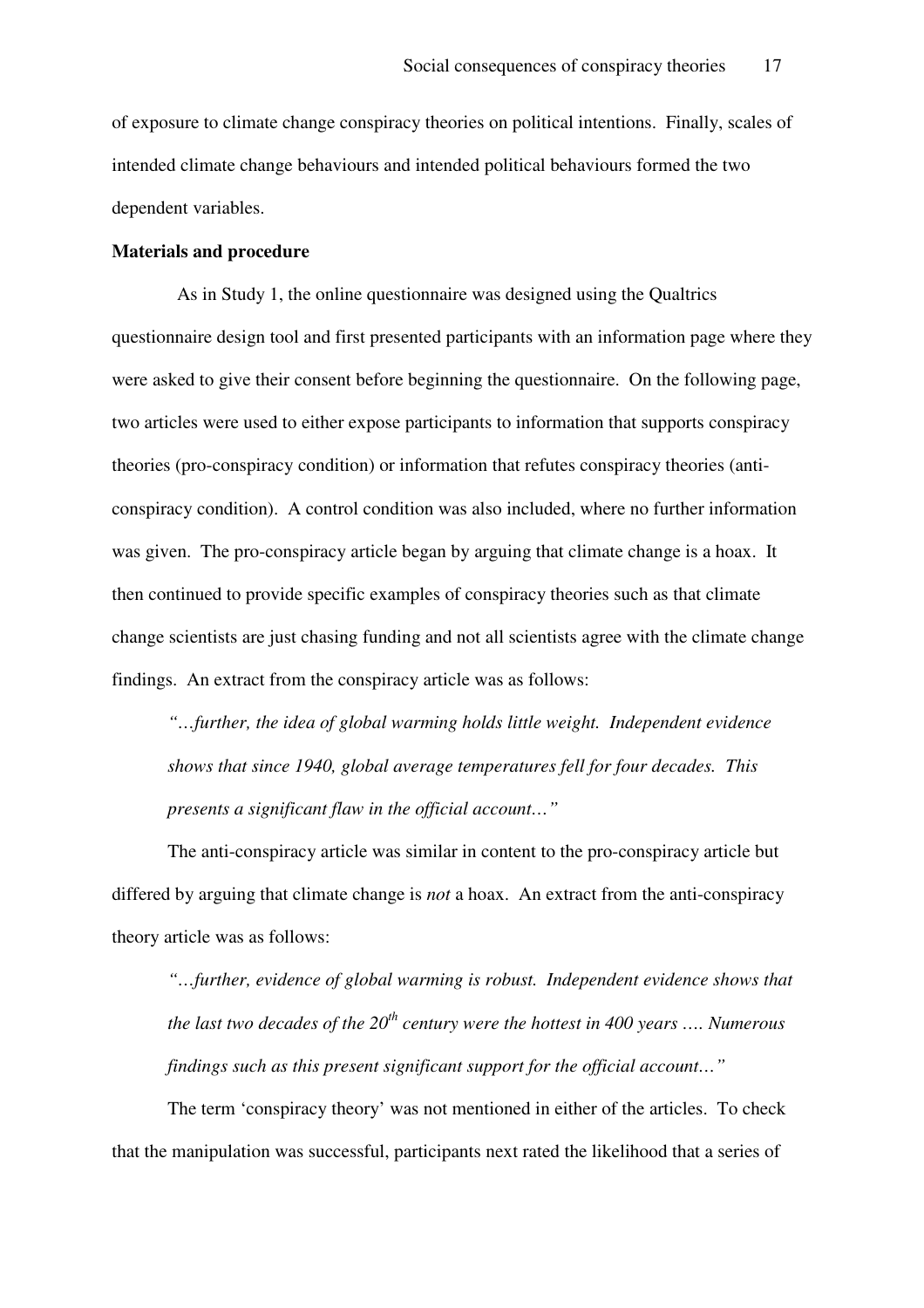climate change conspiracy theories are true. Those in the control condition also completed this manipulation check. These statements were adapted from previous research (Douglas & Sutton, 2011). There were seven statements in total (e.g., "Climate change is a hoax"; "The idea that the world is headed for catastrophic climate change is a fraud",  $\alpha = .93$ ).

A scale was used to assess a person's feelings of powerlessness, specifically concerning climate change (Aitken et al., 2011). This scale consisted of three items (e.g., "I feel that my actions will not affect the outcome of climate change",  $\alpha = .71$ ) where participants indicted the extent to which they agreed to each statement on a six-point scale (*1 = strongly disagree, 6 = strongly agree*). A further scale measuring uncertainty about climate change was used from Aitken et al., (2011). The scale consisted of two items (e.g., "I feel uncertain as to whether climate change is a significant problem",  $\alpha = .60$ ) where participants indicted the extent to which they agreed to each statement on a six-point scale (*1 = strongly disagree, 6 = strongly agree*).

A scale was also included to measure participants' feelings of disillusionment, specifically towards climate change scientists. This scale was adapted from Niehuis and Bartell (2006) and consisted of four statements (e.g., "I am very disappointed with the climate change scientists",  $\alpha = .77$ ) where participants responded with the extent to which they agreed with each statement on a six-point scale (*1 = strongly disagree, 6 = strongly agree*). Further, a scale measuring trust towards a variety of sources to tell the truth about climate change was developed from Leiserowitz (2003). This scale consisted of seven trust sources (e.g., "Climate change scientists",  $\alpha = .65$ ) where participants indicated the extent they trusted the source to tell the truth about climate change on a six-point scale (*1 = strongly distrust, 6 = strongly trust*). Further, the three-item scale measuring powerlessness, specifically concerning politics, was used as in Study 1 ( $\alpha$  = .68).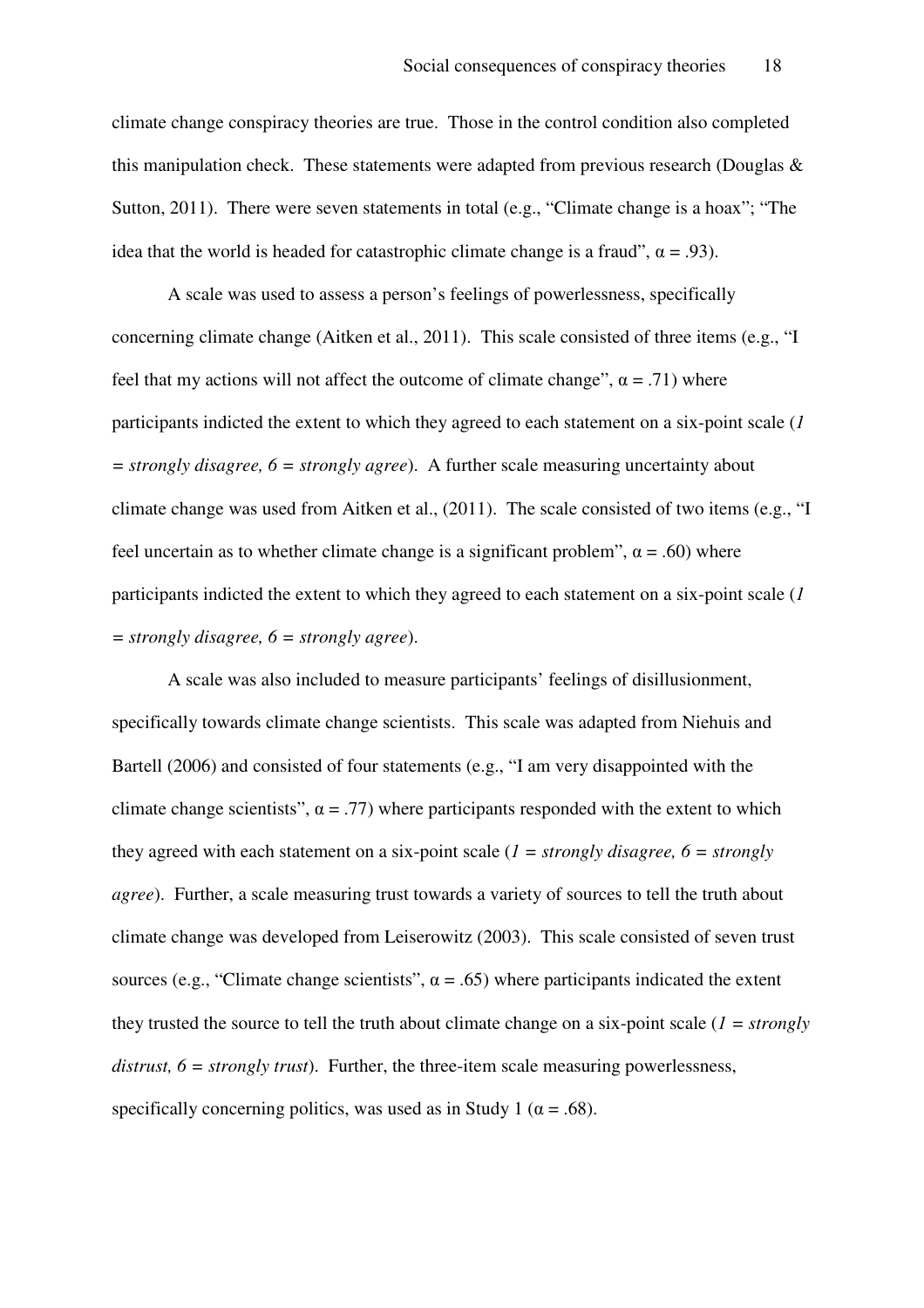The first dependent variable measured participants' intended climate change behaviours. Questions were adapted from previous research so that participant's responses reflected their intended behaviour (Leiserowitz, 2003). There were seven statements in total asking participants about their intended behaviours over the next 12 months (e.g., "Do you intend to use energy-efficiency as a selection criterion when buying a light bulb or household appliance"; "Do you intend to walk or cycle more than driving or using public transport?",  $\alpha$ = .80). Participants responded by indicating the extent that they intended to engage in each of the behaviours on a seven-point scale (*1 = definitely no, 7 = definitely yes*). The second dependent variable measured participants' intended political behaviours using the same questions as in Study 1 ( $\alpha$  = .77). At the conclusion of the study, the participants were debriefed in writing and were thanked for their participation.

#### **Results**

There were no significant effects involving participant gender, so this factor is not mentioned further. Further, participant age was not associated with any of the potential mediating variables or DVs and it is also not mentioned further.

#### **Manipulation check**

There was a significant difference in endorsement of climate change conspiracy theories between conditions,  $F(2, 188) = 11.35$ ,  $p < .001$ ,  $\eta^2 = .11$ . Endorsement of climate change conspiracies was significantly higher in the pro-conspiracy condition ( $M = 3.23$ ,  $SD =$ 1.69) than the anti-conspiracy condition  $(M = 2.31, SD = 1.01, p < .001)$  and the control condition ( $M = 2.57$ ,  $SD = 1.13$ ,  $p = .001$ ). Endorsement of climate change conspiracy theories was not significantly higher in the anti-conspiracy condition relative to the control condition  $(p = .18)$ . The manipulation was therefore successful.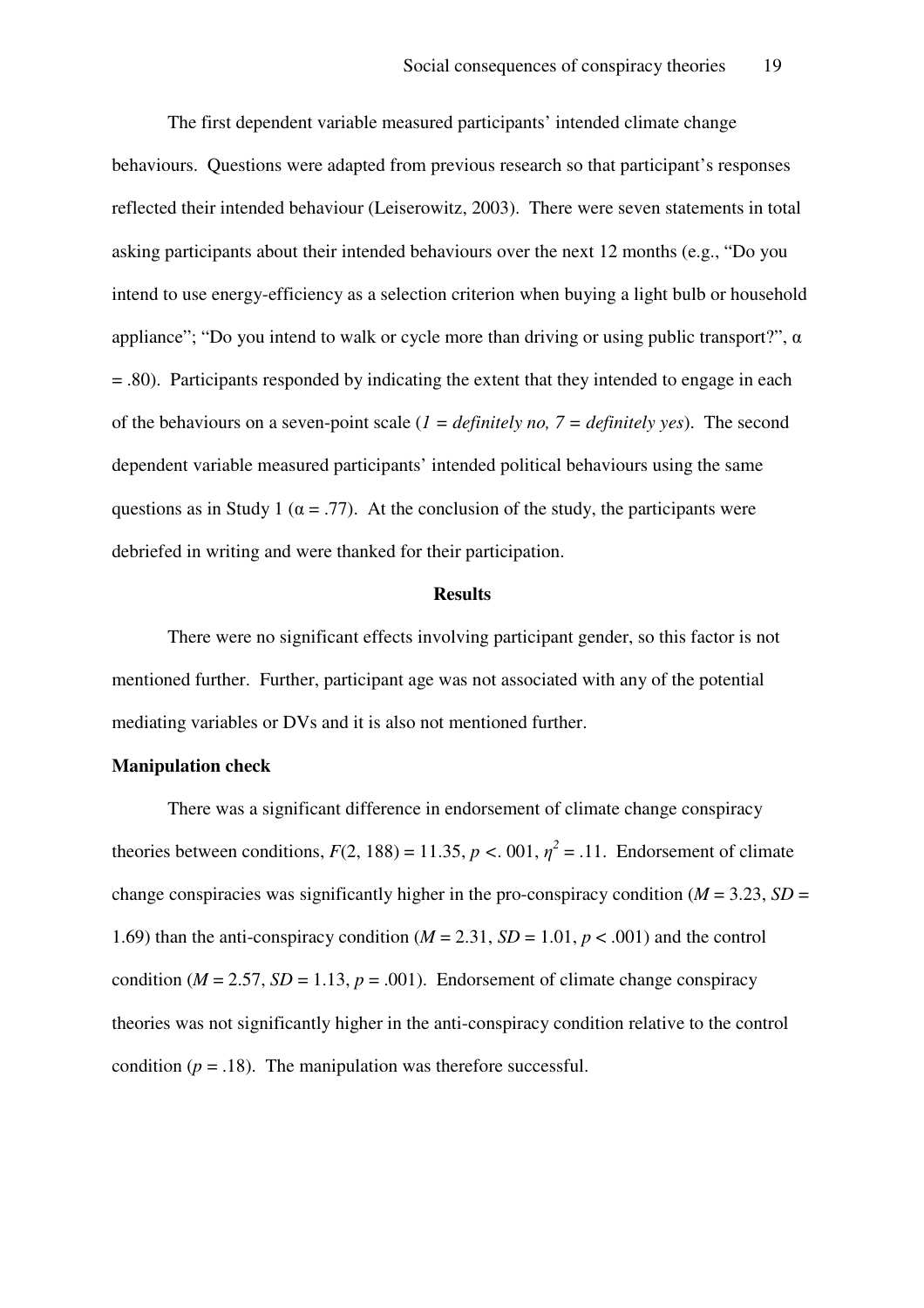#### **Climate conspiracy theories and intended climate behaviours**

Results revealed a significant difference in climate change intentions between conditions,  $F(2, 188) = 3.673$ ,  $p = .027$ ,  $\eta^2 = .04$ . Specifically, climate change intentions were significantly lower in the pro-conspiracy condition ( $M = 3.36$ ,  $SD = 1.14$ ) than the anticonspiracy condition ( $M = 3.83$ ,  $SD = 1.02$ ,  $p = .019$ ) and the control condition ( $M = 3.81$ ,  $SD$  $= 1.13$   $p = .021$ ). Intentions to engage in climate-friendly behaviours were not significantly different in the anti-conspiracy condition relative to the control  $(p = .91)$ .

#### **Climate conspiracy theories and intended political behaviours**

Results also revealed a significant difference in political intentions between conditions,  $F(2, 188) = 5.934$ ,  $p = .003$ ,  $\eta^2 = .06$ . Specifically, political intentions were significantly lower in the pro-conspiracy condition ( $M = 2.62$ ,  $SD = 0.78$ ) than the anticonspiracy condition ( $M = 3.17$ ,  $SD = 0.91$ ,  $p = .003$ ) and the control condition ( $M = 3.14$ ,  $SD$ )  $= 1.22$ ,  $p = .003$ ). Political intentions were not significantly different in the anti-conspiracy condition relative to the control ( $p = .88$ ).

#### **Testing mediation**

Exposure to climate change conspiracy theories therefore influenced intentions to engage in both climate change and political behaviours. To test potential mediators of these two effects, separate ANOVAs were firstly conducted with conspiracy condition (proconspiracy versus anti-conspiracy versus control) as the independent variable, and summed scores on all potential mediators for climate change behaviours (climate powerlessness, uncertainty, disillusionment and trust), and summed scores on the one potential mediator for political behaviours (political powerlessness) as dependent variables.

Results revealed a marginally significant difference in climate powerlessness between conditions,  $F(2, 188) = 2.711$ ,  $p = .069$ ,  $\eta^2 = .03$ . Specifically, climate powerlessness was significantly higher in the pro-conspiracy condition  $(M = 3.39, SD = 1.20)$  than the anti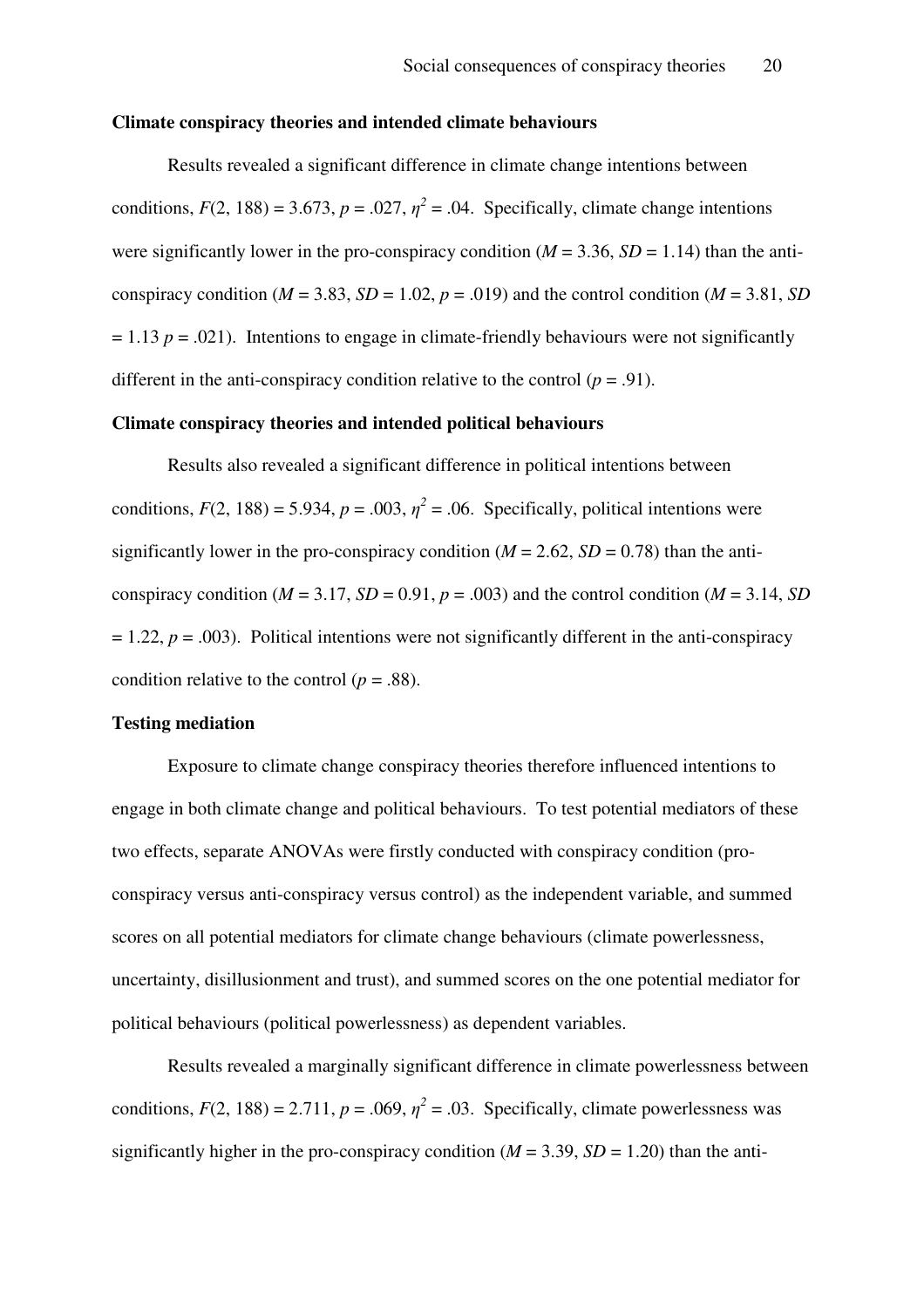conspiracy condition ( $M = 2.91$ ,  $SD = 1.08$ ,  $p = .025$ ) and marginally significantly higher than the control ( $M = 3.06$ ,  $SD = 1.16$ ,  $p = .10$ ). Powerlessness towards climate change was not significantly higher in the anti-conspiracy condition relative to the control condition ( $p = .49$ ).

Results also revealed a marginally significant difference in uncertainty between conditions,  $F(2, 188) = 2.610$ ,  $p = .076$ ,  $\eta^2 = .03$ . Specifically, uncertainty was significantly higher in the pro-conspiracy condition  $(M = 3.42, SD = 1.09)$  than the anti-conspiracy condition ( $M = 3.00$ ,  $SD = 1.05$ ,  $p = .031$ ) and marginally significantly higher than the control  $(M = 3.10, SD = 1.06, p = .089)$ . Uncertainty was not significantly higher in the anticondition relative to the control condition ( $p = .59$ ).

Further, results revealed a significant difference in disillusionment between conditions,  $F(2, 188) = 4.411$ ,  $p = .013$ ,  $\eta^2 = .05$ . Specifically, disillusionment was significantly higher in the pro-conspiracy condition  $(M = 2.72, SD = 1.00)$  than the anticonspiracy condition ( $M = 2.28$ ,  $SD = 0.87$ ,  $p = .008$ ) and the control ( $M = 2.33$ ,  $SD = 0.92$ ,  $p = 0.92$ )  $= .015$ ). Disillusionment was not significantly lower in the anti-conspiracy condition relative to the control condition ( $p = .75$ ). There were no reported differences in trust across all combined sources between conditions,  $F(2, 188) = 0.81$ ,  $p = .448$ ,  $\eta^2 = .00$ .

Finally in relation to the mediator for the effect of conspiracy condition on intended political behaviours, results revealed a significant difference in political powerlessness between conditions,  $F(2, 188) = 27.60$ ,  $p < 0.01$ ,  $\eta^2 = .23$ . Specifically, powerlessness was significantly higher in the pro-conspiracy condition  $(M = 3.59, SD = 0.69)$  than the anticonspiracy condition ( $M = 2.78$ ,  $SD = 0.75$ ,  $p = .003$ ) and the control ( $M = 2.70$ ,  $SD = 0.81$ ,  $p = .003$ ) < .001). Powerlessness was not significantly higher in the anti-conspiracy condition relative to the control condition ( $p = .56$ ).

Each of the candidate mediators was then examined in a test of mediation in order to explain the effect of the conspiracy conditions (pro-conspiracy versus anti-conspiracy, versus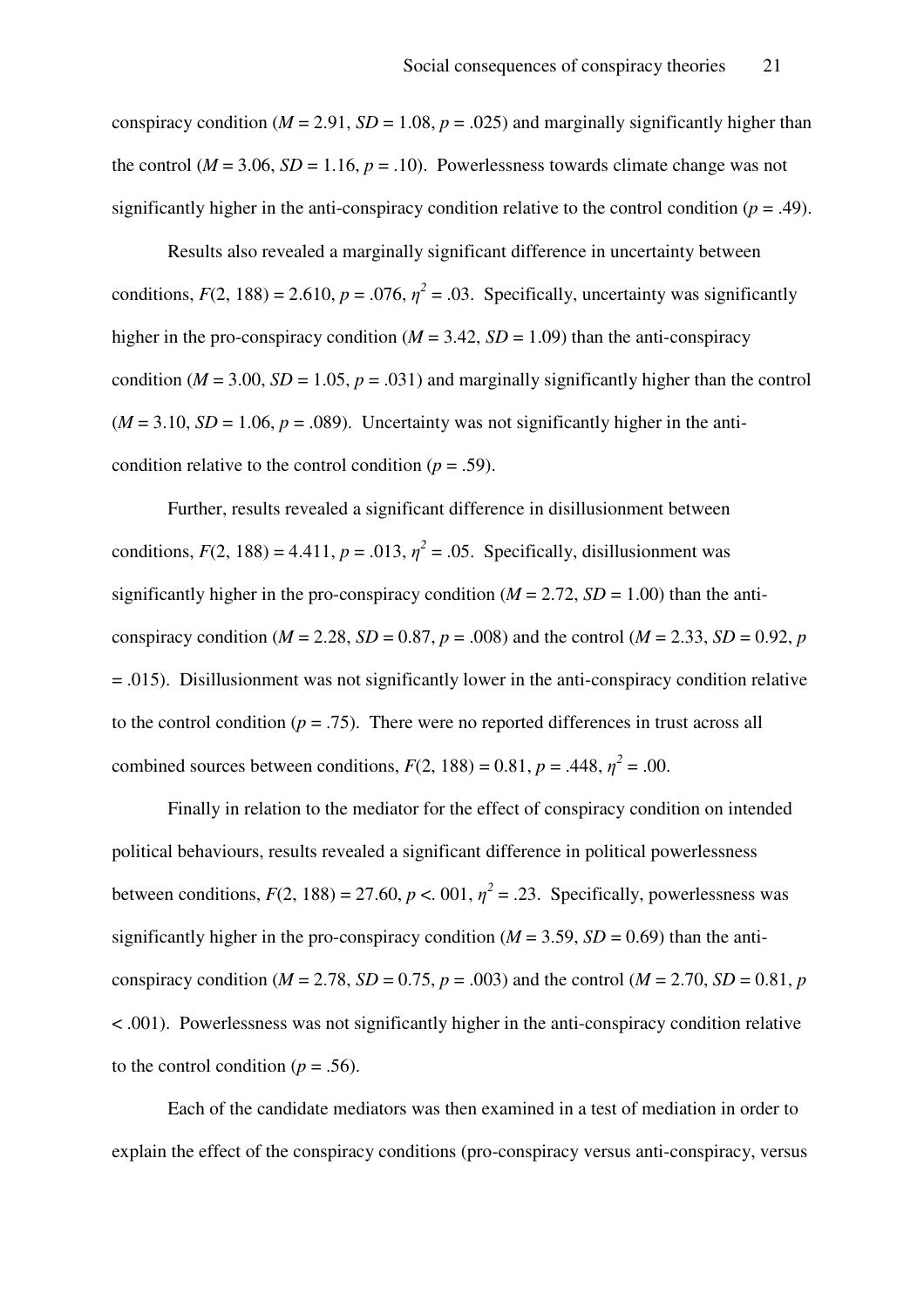control) on climate and political intentions separately. The mediators of climate powerlessness, uncertainty and disillusionment were examined in a test of multiple mediation in explaining climate change behavioural intentions. The mediator of political powerlessness was examined in a test of simple mediation in explaining political intentions. These multiple and simple mediations were carried out using Hayes and Preacher's (2012) bootstrapping method for indirect effects. This differed slightly from the method used in Study 1 as it allowed the mediations between the three conspiracy conditions to be tested by the use of indicator coding (see Table 2). The pro-conspiracy condition was coded as the representative condition, whereby controlling for pro-conspiracy condition to control (D2) enabled the effect for pro-conspiracy condition to anti-conspiracy condition (D1) to be explored, and vice versa. This indictor coding was automatically completed using the Hayes and Preacher's (2012) SPSS macro. Results from the current study are presented in Tables 3 and 4 and Figures 2 and 3, for climate change and political behaviours intentions, respectively.

(Insert Tables 2, 3 and 4 here)

(Insert Figures 2 and 3 here)

*Climate change behaviours*. A multiple mediation analysis of the effect of proconspiracy versus anti-conspiracy condition on intended climate change behaviours (D1) (when controlling for pro-conspiracy versus control, D2) indicated that climate powerlessness, uncertainty and disillusionment (controlling for all three other mediators) significantly mediated this effect. Second, the effect for D2 (controlling for D1) concurred, which demonstrated that climate powerlessness, uncertainty and disillusionment were significant mediators of the effect of exposure to conspiracy theories on climate change behaviour (pro- versus anti-conspiracy conditions and pro-conspiracy versus control).

*Intended political behaviours*. A simple mediation of the effect of pro-conspiracy versus anti-conspiracy condition on intended political behaviours – testing the specific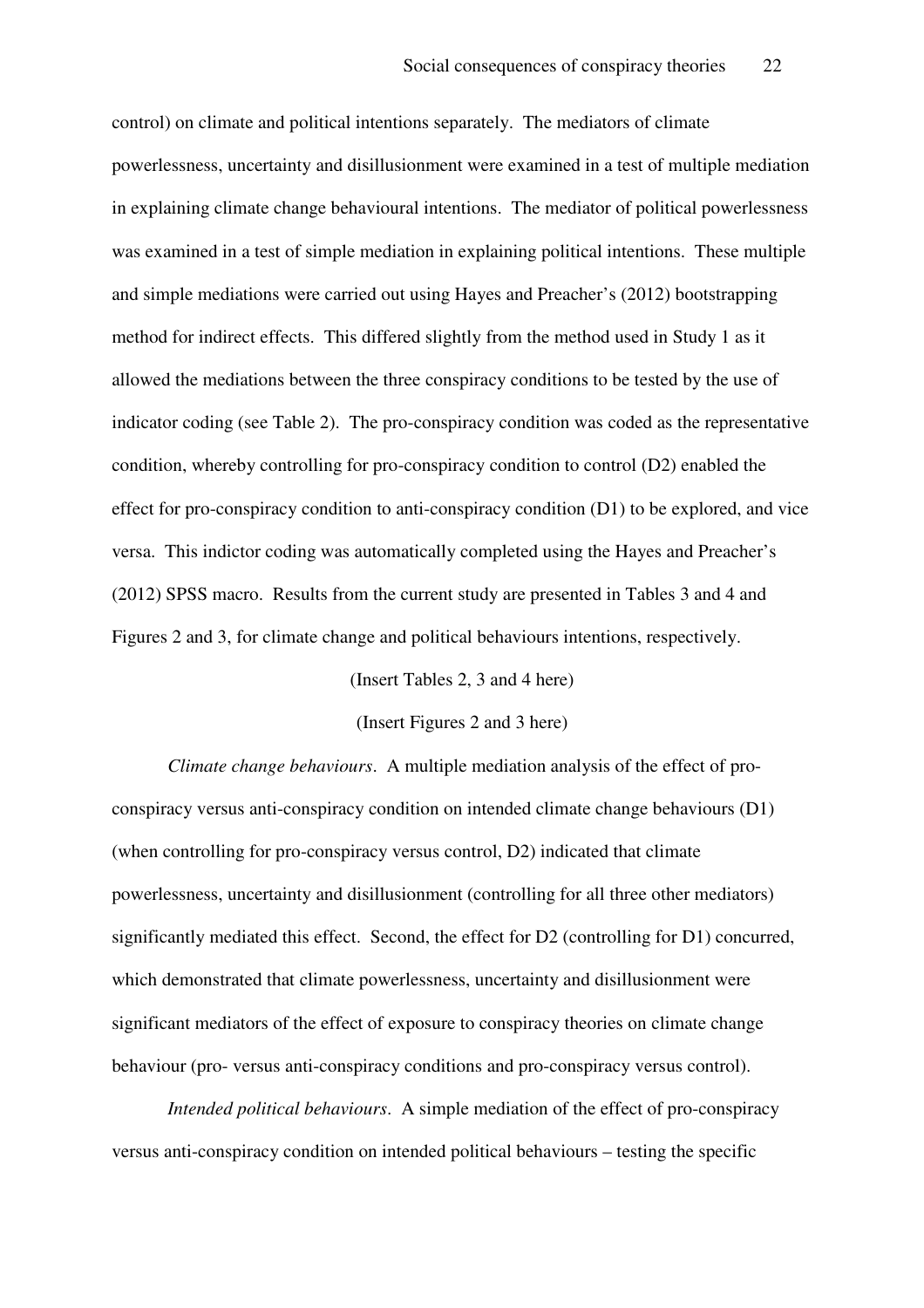indirect effect for both D1 (controlling for D2) and D2 (controlling for D1) – indicated that political powerlessness significantly mediated this effect.

#### **Discussion**

 In Study 2, participants were exposed to either a pro-conspiracy or anti-conspiracy account of events (plus a control condition). We measured participant's intentions to reduce their carbon footprint and to engage in politics, and found that exposure to climate change conspiracy theories reduced participants' intentions to engage in both types of behaviours. The effect of exposure to conspiracy theories on intended climate change behaviours was mediated by climate powerlessness, uncertainty and disillusionment. Supporting the possibility that conspiracy theories in general may be associated with political cynicism, the effect of exposure to conspiracy theories on intended political behaviours was mediated by feelings of political powerlessness. That is, climate change conspiracy theories, that do not explicitly accuse the government, can lead to political disengagement through feelings of political powerlessness.

#### **General discussion**

Psychologists are learning more about the individual traits associated with beliefs in conspiracy theories (e.g., Abalakina-Papp et al., 1999; Douglas & Sutton, 2011; Goertzel, 1994; Swami, et al., 2010) and the extent to which conspiracy theories influence people's attitudes about significant social and political events (Butler et al., 1995; Douglas & Sutton, 2008). However, there is a need to understand what these beliefs entail. The current research sought to examine some of the potential consequences associated with exposure to conspiracy theories. Study 1 demonstrated that exposure to governmental conspiracy theories led to heightened feelings of political powerlessness, which reduced intentions to engage in politics. In Study 2, we showed that exposure to climate change conspiracy theories increased feelings of climate powerlessness, uncertainty and disillusionment, which in turn lowered intentions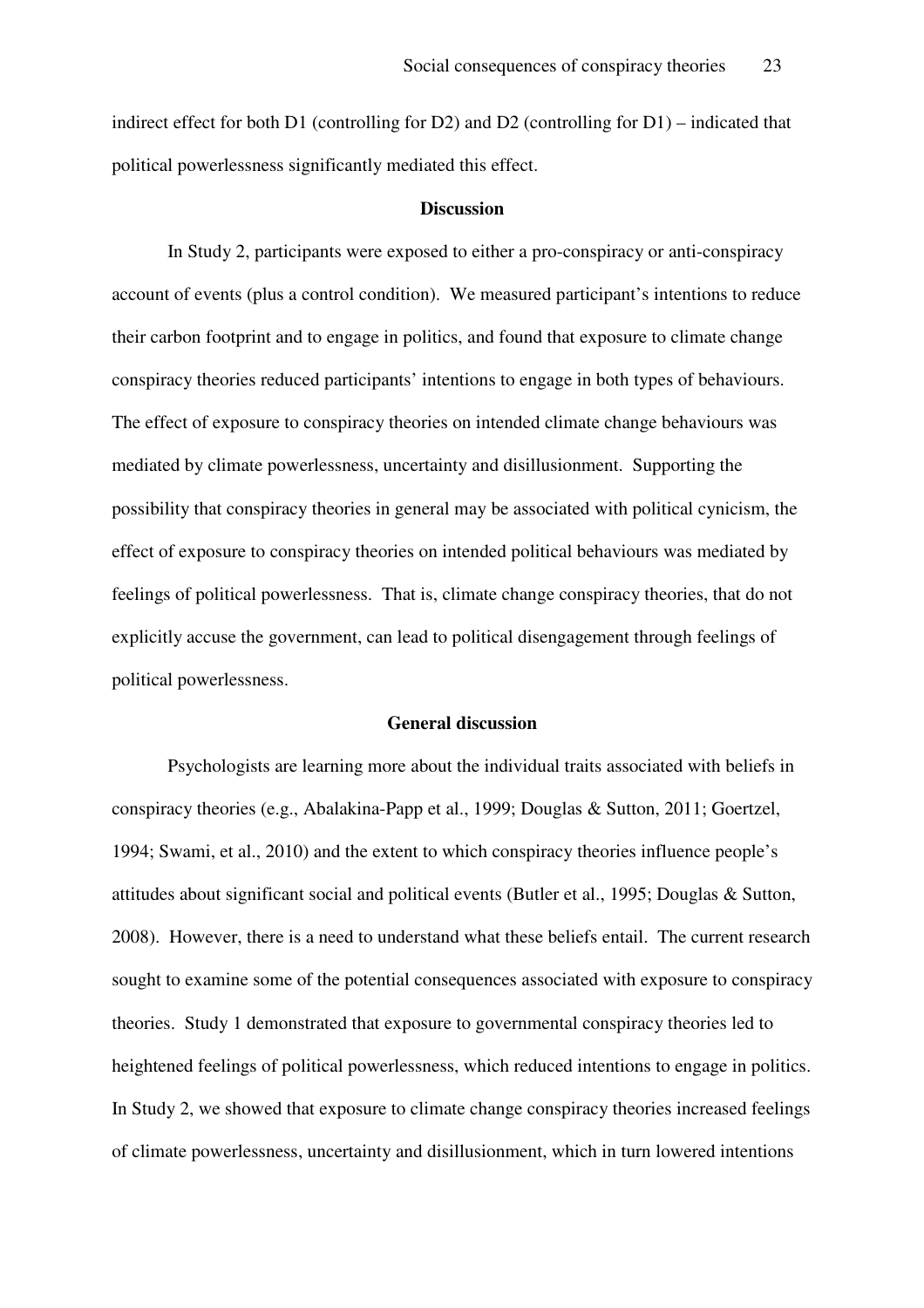to reduce ones carbon footprint. Study 2 also demonstrated that exposure to climate change conspiracy theories, like governmental conspiracy theories in Study 1, led to feelings of political powerlessness, which reduced intentions to engage in politics. Overall, these studies demonstrate that exposure to conspiracy theories may have potentially detrimental effects. We know from previous research that engagement with politics and climate change is undesirably low in Western societies (e.g., Fiorina, 2002; Leiserowitz, 2003; Niemi & Weisberg, 2001; Rosenstone & Hansenm, 1993; Putnam, 1995; 2000). Conspiracy theories may be an important source of ongoing disengagement, and may even serve to increase disengagement.

The results of Study 2 suggest a further intriguing possibility. Specifically, we demonstrated that climate change conspiracy theories not only influenced intentions to engage in efforts to reduce one's carbon footprint, but also reduced intentions to engage in politics. That is, climate change conspiracy theories influenced intentions to engage in behaviour in a domain unrelated to the specific conspiracy theories themselves. Perhaps therefore, exposure to conspiracy theories in general is associated with a 'conspiratorial mindset' related to political beliefs and intentions. Potentially, other types of conspiracy theories may be related to feelings of political cynicism and powerlessness. Future research may endeavour to test this possibility, examining for example whether other types of conspiracy theories such as those related to child immunisation, AIDS and specific conspiracy theories about social groups (e.g., anti-Jewish conspiracy theories) influence political beliefs and political engagement rather than simply beliefs and behaviours associated with the specific conspiracy theories themselves. As Wood et al. (2012) have recently demonstrated, people are inclined to believe even contradictory conspiracy theories as long as they are supported by the notion of an overarching 'cover-up'. Likewise, political cynicism may form a fundamental basis of conspiracy theorizing.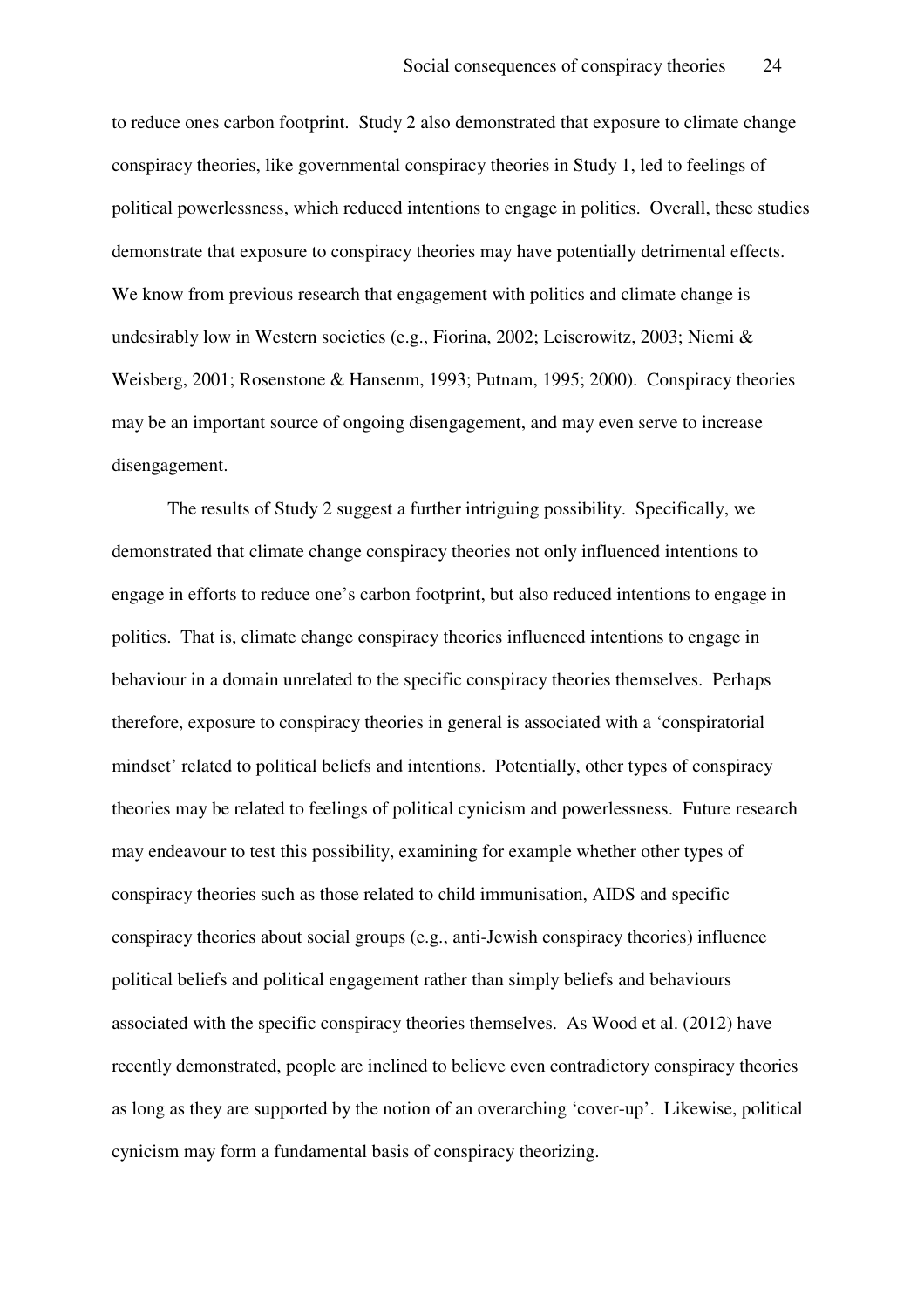The current findings revealed mixed results with respect to mediation. Specifically, climate powerlessness, uncertainty and disillusionment explained the effect of exposure to conspiracy theories on climate change intentions. However, only political powerlessness mediated the relationship between exposure to governmental conspiracy theories and the intention to engage with politics. These are intriguing findings, and point to the possibility that variables such as uncertainty and disillusionment may indeed be manipulated by raising suspicion about the actions of a specific group. On the other hand, mediators such as powerlessness may be associated with more general conspiracism, and political cynicism. Future research may endeavour to examine if different mediational patterns hold for different types of conspiracy theories. It is also important to discuss potential reasons why, in the current research, conspiracy theories were not associated with mistrust. Indeed, this is inconsistent with previous research (e.g., Abalakina-Paap et al., 1999). It is possible that although conspiracy theories may lead to powerlessness, the same directional effect does not apply to mistrust. Perhaps instead, mistrust draws people towards conspiracy theories rather than being a consequence of being exposed to conspiracy theories. Unfortunately the current studies cannot address this possibility but future research may attempt to determine the causal direction of any relationship between mistrust and beliefs in conspiracy theories.

The research had some important limitations that should also be addressed in future research. First, it should be noted that although the effects observed in the current studies were statistically robust, the effect sizes were small ( $\eta^2$  = .05 in Study 1;  $\eta^2$  = .04 and  $\eta^2$  = .06 in Study 2). This means that the proportion of variance in political intentions and climate change intentions explained by exposure to conspiracy theories was quite modest and that there are potentially many other factors that contribute to such intentions. Further, it is important to note that our findings were based on self-report measures of intentions to engage in political and climate change behaviours. As we know, intentions do not always translate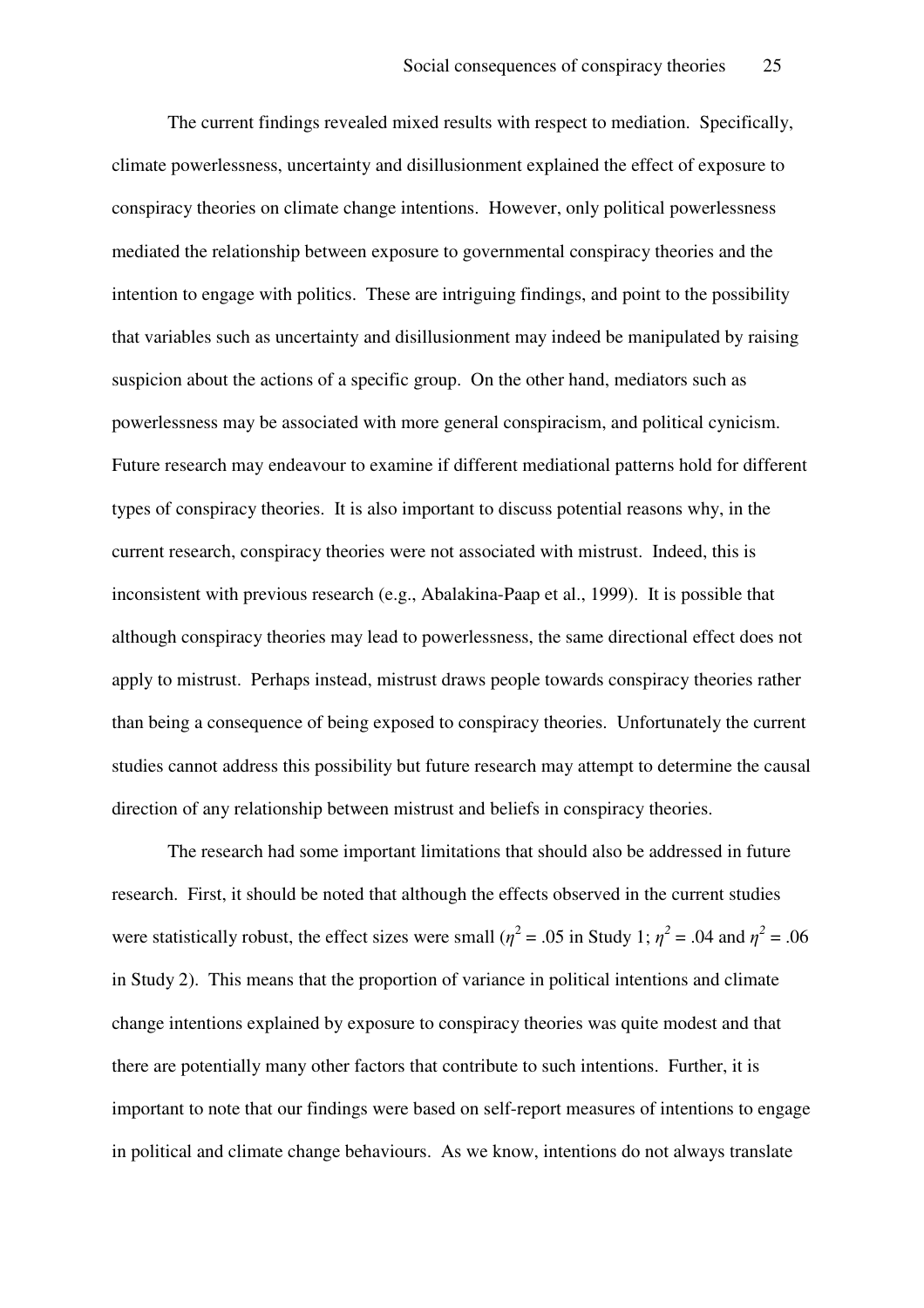into actual behaviours (e.g., LaPiere, 1934; Linn, 1965; Sheeran, 2002). Therefore, future work should examine how exposure to conspiracy theories influences actual political and climate change behaviours. Future research should also rely less on student samples that may not be representative of the population, and also address the participant gender imbalance in the current studies.

Future research may also examine some of the potential positive consequences of conspiracy theories. For example, conspiracy theories may allow people to challenge existing social hierarchies and encourage government transparency (e.g., Clarke, 2002; Swami & Coles, 2010). More generally, previous research has tended to pathologize conspiracy beliefs, linking them with negative individual characteristics such as mistrust and anomie (e.g., Goertzel, 1994). While not disputing these findings, there are reasons to believe that positively valued individual differences may increase people's willingness to believe conspiracy theories. For example, conspiracy theories posit novel, often elaborate and unconventional explanations for events. Therefore, they may appeal to dispositionally creative (e.g., Carson, Peterson & Higgins, 2005), curious (e.g., Flegg & Hukins, 2007), sensitive (e.g., Guarino, Roger & Olason, 2007) or open-minded (e.g., Haiman, 1964) people. By examining such variables, we hope to achieve a more balanced and nuanced conceptualisation of conspiracy beliefs and begin to consider what some of their positive consequences might be.

#### **Conclusion**

Research exploring the consequences of conspiracy theories is timely because despite claims that they are harmful, especially in raising suspicion concerning scientific claims (e.g., Goertzel, 2010; Sunstein & Vermeule, 2008), there is little evidence supporting this claim. The current studies demonstrate that some wariness about conspiracy theories may indeed be warranted. Specifically, the current research provides evidence that exposure to conspiracy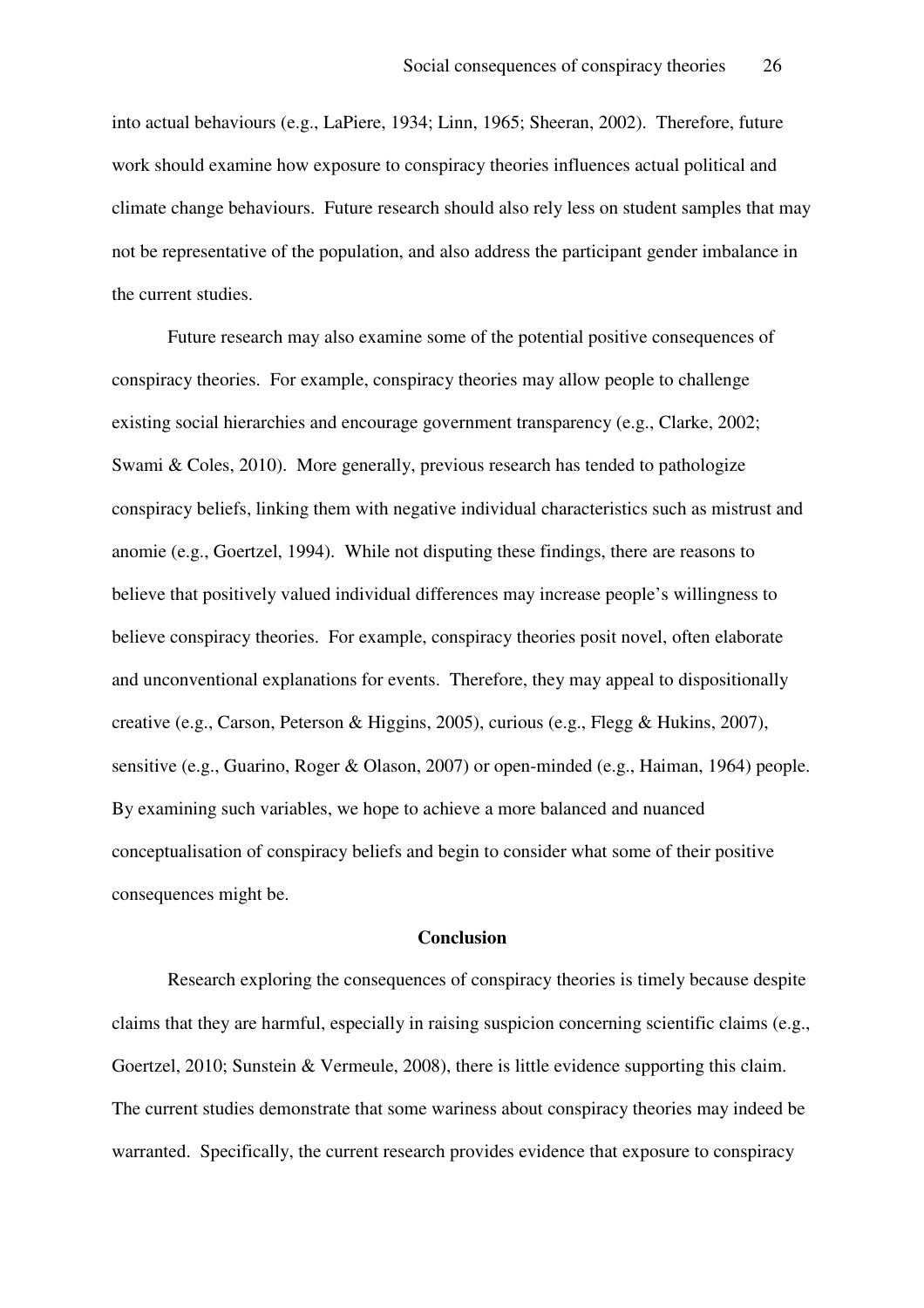theories may potentially have important social consequences. People who were exposed to conspiracy theories about both shady and suspicious government operations and that climate change is a hoax reported less intention to engage in the political system – an effect that occurred because conspiracy theories led to feelings of political powerlessness. Further, people who were exposed to conspiracy theories about climate change reported less intention to reduce their carbon footprint – an effect that occurred because conspiracy theories led to feelings of powerlessness and uncertainty towards climate change, and also feelings of disappointment in climate scientists. The current research therefore opens up a new line of research investigating the social consequences of an ever-growing climate of conspiracism.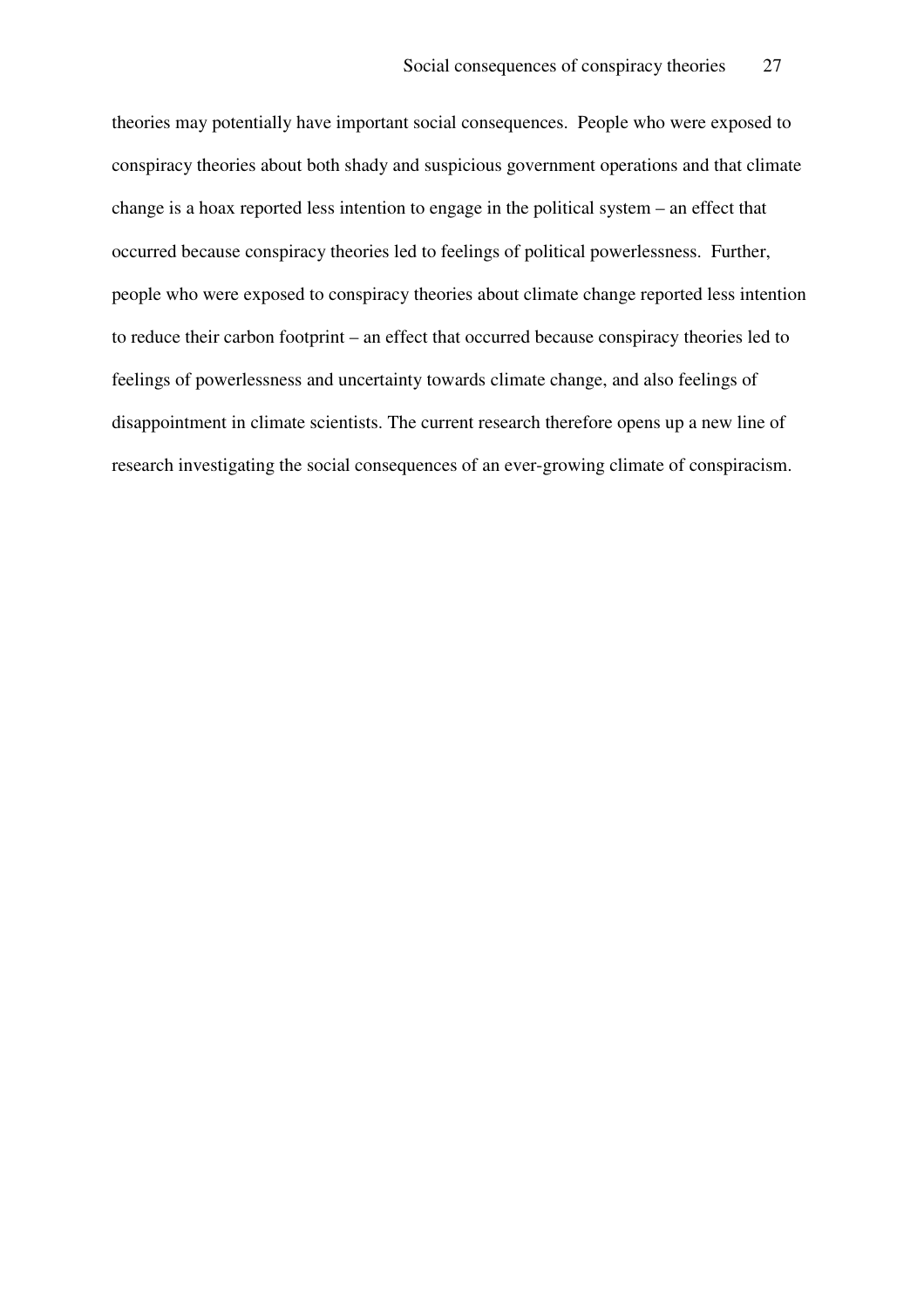# **Footnotes**

1 Copies of all experimental materials for both studies are available from the authors on request.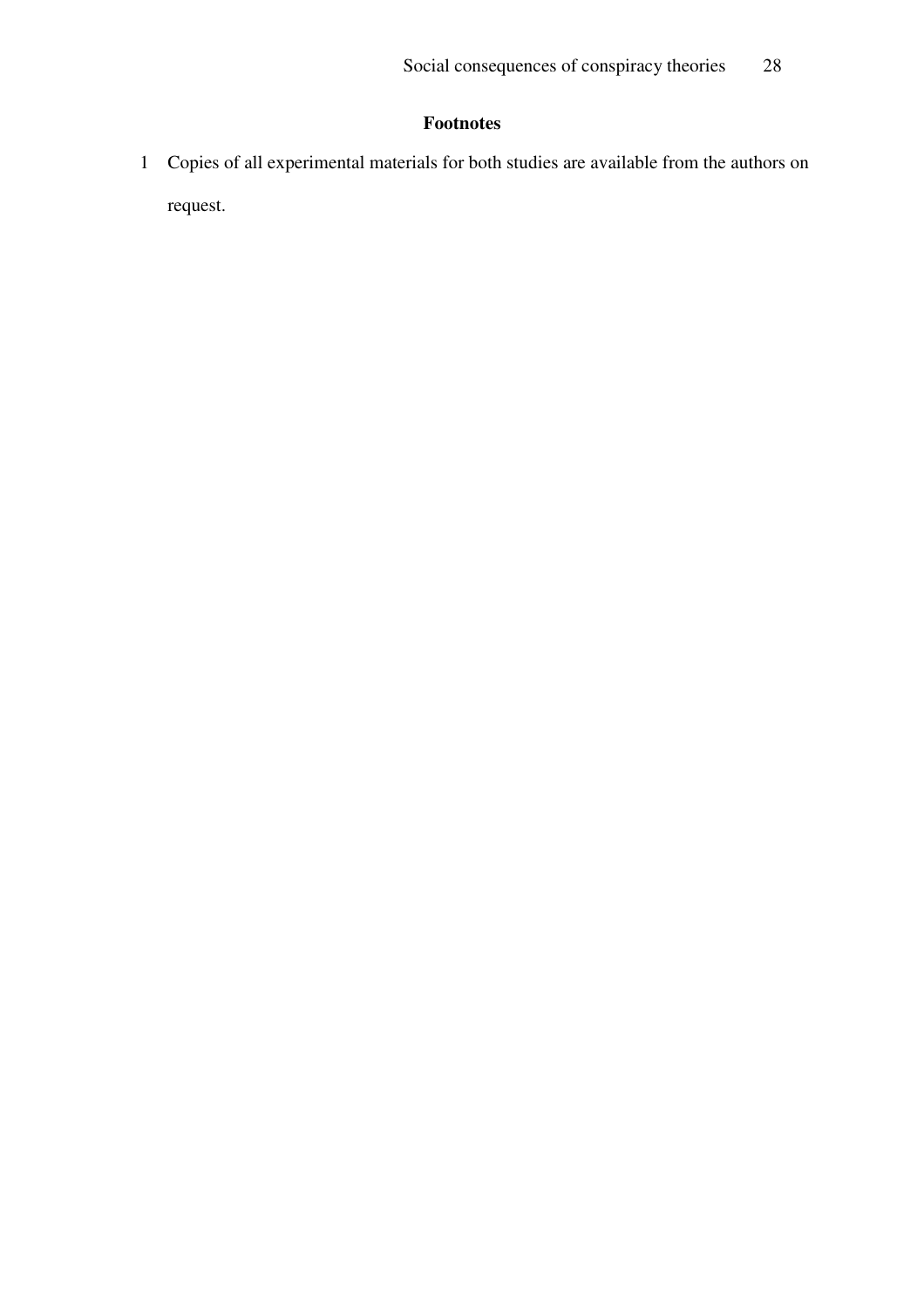#### **References**

- Aarts, K., & Thomassen, J. (2008). Satisfaction with democracy: Do institutions matter. *Electoral Studies, 27*, 5-18.
- Abalakina-Paap, M., Stephan, W.G., Craig, T., & Gregory, L. (1999). Beliefs in conspiracies. *Political Psychology, 20*, 637–647.

Aitken, C., Chapman, R., & McClure, J. (2011), Climate change, powerlessness and the commons dilemma: Assessing New Zealanders' preparedness to act. *Global Environmental Change, 21* (2), 752-760.

- Bird, S.T. & Bogart, L.M. (2003). Birth control conspiracy beliefs, perceived discrimination, and contraception among African Americans. *Journal of Health Psychology, 8*, 263– 276.
- Bogart, L.M. & Thorburn, S.T. (2006). Relationship of African Americans' socio demographic characteristics to belief in conspiracies about HIV/AIDS and birth control. *Journal of the National Medical Association, 98*, 1144–1150.
- Butler**,** L.D., Koopman, C., & Zimbardo, P.G. (1995). The psychological impact of viewing the film JFK: Emotions, beliefs and political behavioral intentions. *Political Psychology, 16*, 237-257.
- Carlson, D., K. (2001, April 11). *Most Americans Believe Oswald Conspired With Others to Kill JFK.* Retrieved from: http://www.gallup.com/poll/1813/most-americans-believeoswald-conspired-others-kill-jfk.aspx
- Carson, S., Peterson, J.B., & Higgins, D.M. (2005). Reliability, validity and factor structure of the creative achievement questionnaire. *Creativity Research Journal, 17,* 37-50.
- Clarke, S. (2002). Conspiracy theories and conspiracy theorizing. *Philosophy of the Social Sciences, 32*, 131–150.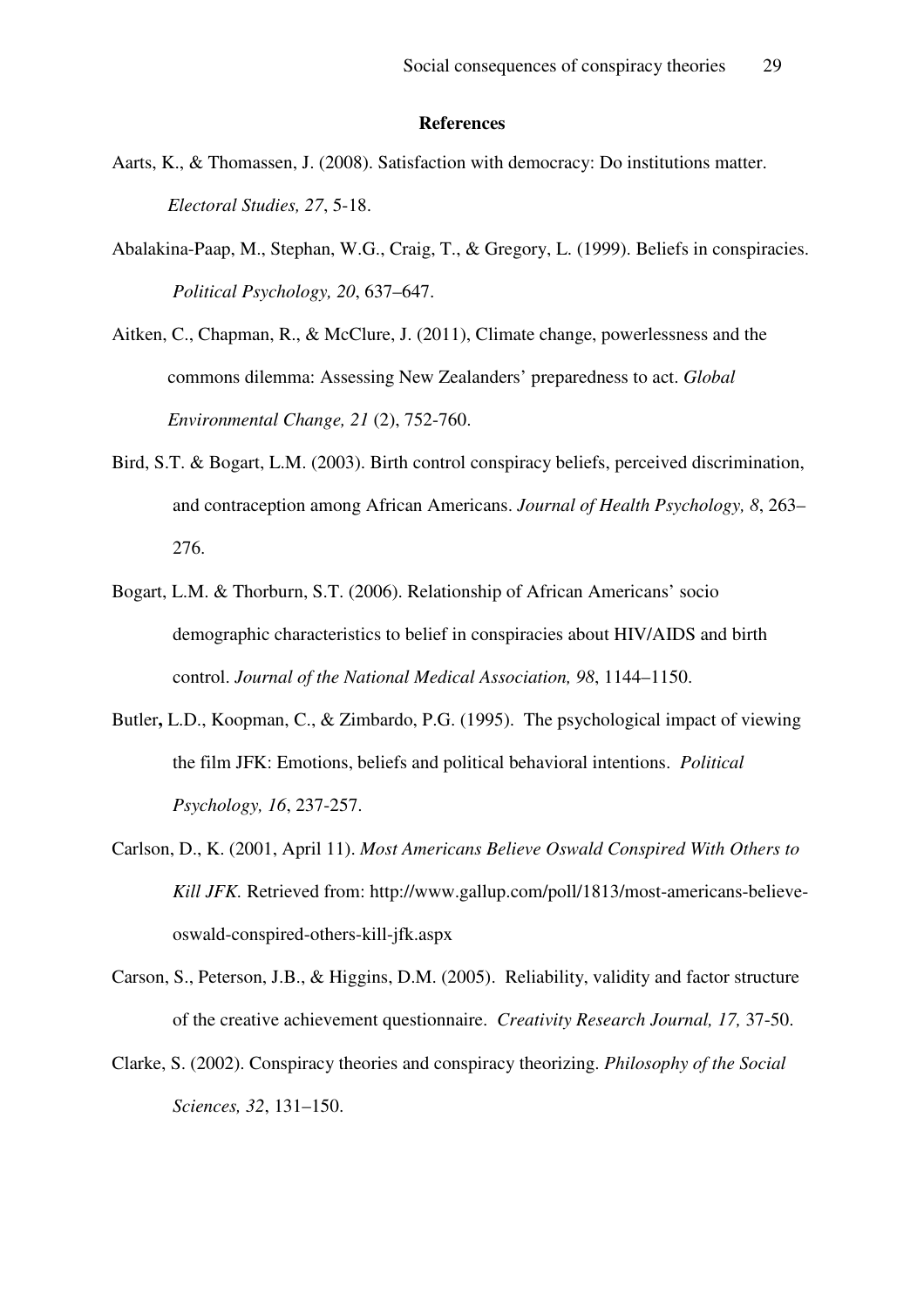- Clatterbuck, G. W. (1979). Attributional confidence and uncertainty in initial interaction. *Human Communication Research*, *5*, 147-157.
- Coady, D. (2006). *Conspiracy theories: The philosophical debate*. Hampshire, England: Ashgate.
- De Cremer, D., & Sedikides, C. (2005). Self-uncertainty and responsiveness to procedural justice. *Journal of Experimental Social Psychology*, *41*, 157–173.
- De Kwaadsteniet, E. W. (2007). *Uncertainty in social dilemmas*. Unpublished doctoral dissertation: Leiden University, The Netherlands
- Douglas, K. M., & Sutton, R. M. (2008). The hidden impact of conspiracy theories: Perceived and actual influence of theories surrounding the death of Princess Diana. *Journal of Social Psychology*, *148*, 210–221.
- Douglas, K.M., & Sutton, R.M. (2011). Does it take one to know one? Endorsement of conspiracy theories is influenced by personal willingness to conspire. *British Journal of Social Psychology, 50,* 544-552.
- Dunlap, R.E., & Saad, L. (2001, April). Only one in four Americans are anxious about the environment. *Gallup News Service*: *Poll analyses*. Retrieved from http://www.gallup.com/poll/1801/only-one-four-americans-anxious-aboutenvironment.aspx
- Efron, B. (1987). Better bootstrap confidence intervals. *American Statistical. Association*, *82*, 171-172.
- Fenster, M. (1999). *Conspiracy theories: Secrecy and power in American culture*. Minneapolis, MN: University of Minnesota Press.
- File, T., & Crissey, C., (2010, May). *Voting and registration in the election of November 2008. U.S. Census Bureau.* Retrieved from

http://www.census.gov/hhes/www/socdemo/voting/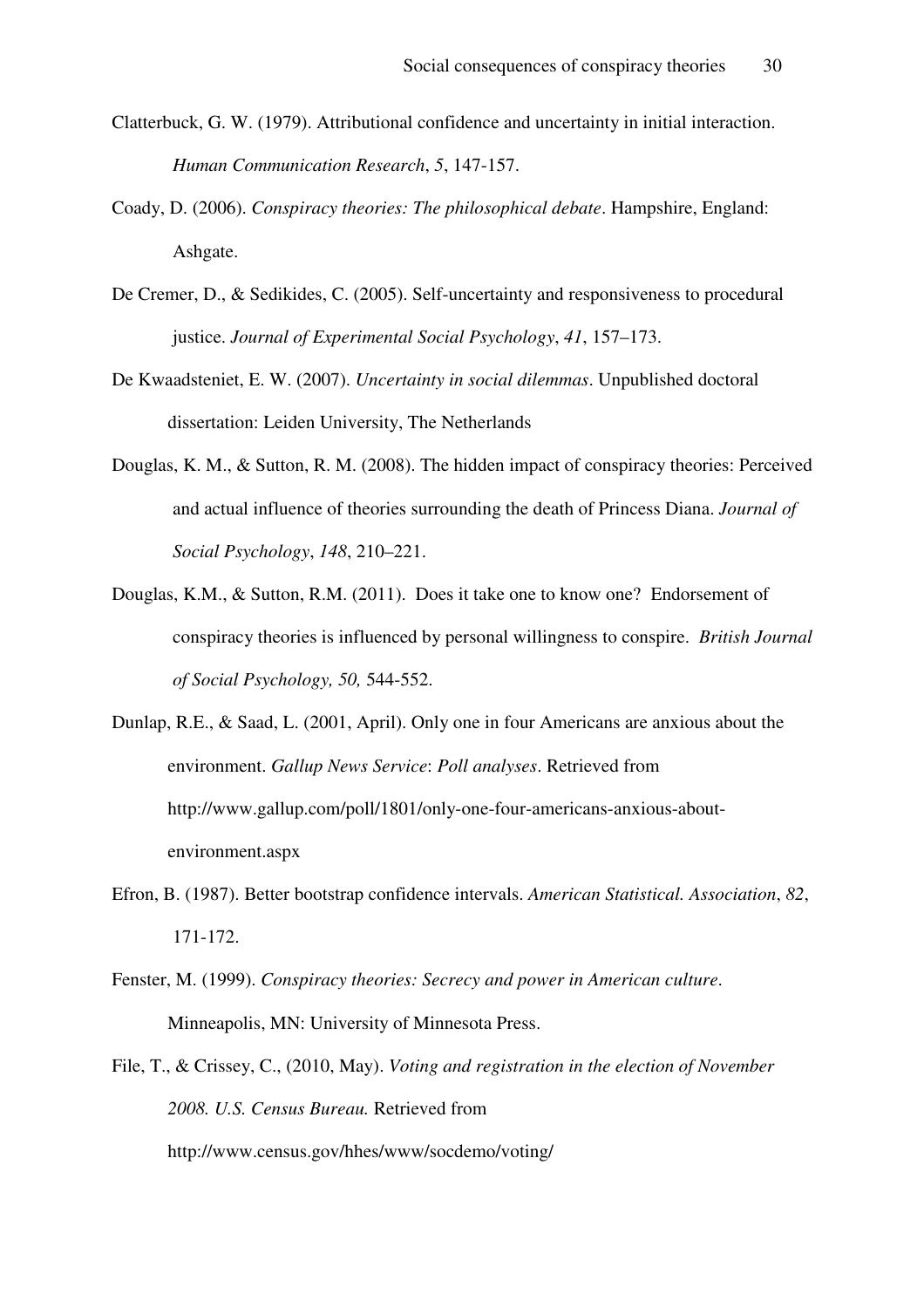- Fiorina, M.P. (2002). Parties, participation, and representation in America: Old theories face new realities. In I. Katznelson & H. V. Milner (Eds.), *Political science: The state of the discipline* (pp. 511-541). New York: W. W. Norton.
- Flegg, R.B., & Huskins, A.A. (1997). The measurement of a scientific attitude-curiosity. *Research in Science Education, 3*, 69-74.
- Gallup (2011, November). *Americans Want Congress, Obama to Tackle Economic Issues.*  Retrieved from http://www.gallup.com/poll/145592/americans-congress-obamatackle-economic-issues.aspx
- Goertzel, T. (1994). Belief in conspiracy theories. *Political Psychology*, *15*, 731–742.
- Goertzel, T. (2010). Conspiracy theories in science. *EMBO reports, 11*, 493–499.
- Groh, D. (1987). The temptation of conspiracy theory or: why do bad things happen to good people? Part I: Preliminary draft of a theory of conspiracy theories. In: Graumann. C.F. & Moscovici, S. (Eds.). *Changing conceptions of conspiracy.* New York: Springer.
- Guarino, L., Roger, D., & Olason, D.T. (2007). Reconstructing N: A new approach to measuring emotional sensitivity*. Current Psychology, 26*, 37-45.
- Haiman, F.S. (1964). A revised scale for the measurement of open-mindedness. *Speech Monographs, 31*, 97-102.
- Hayes, A. F. (2009). Beyond Baron and Kenny: Statistical mediation analysis in the new millennium. *Communication Monographs, 76,* 408-420.
- Hayes, A. F., & Preacher, K. J. (2012). *Indirect and direct effects of a multicategorical causal agent in statistical mediation analysis*. Unpublished manuscript.
- Hine, D. W., & Gifford, R. (1996). Individual restraint and group efficiency in commons dilemmas: The effects of two types of environmental uncertainty. *Journal of Applied Social Psychology, 26,* 993-1009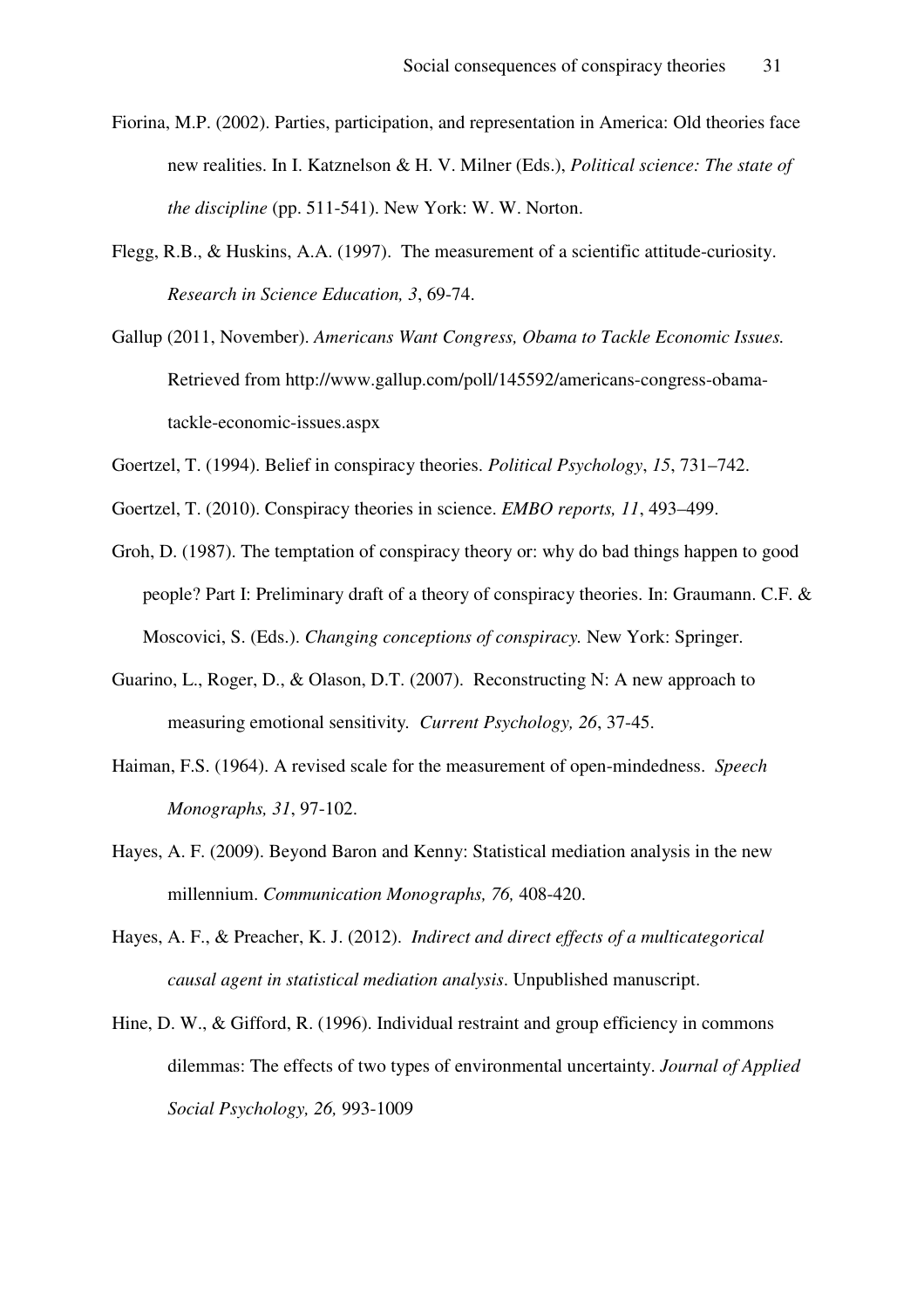- Hofstadter, R. (1971). The paranoid style in American politics. In D.B. Davis (Ed.) *The fear of conspiracy* (pp. 2–8). Ithaca, NY: Cornell University Press.
- Jenkins, K., Andolina, M., Keeter, S., & Zukin, C. (2003). *Is Civic Behavior Political? Exploring the Multidimensional Nature of Political Participation*. Annual Conference of the Midwest Political Science Association: Chicago.

LaPiere, R. T. (1934). Attitudes vs. actions. *Social Forces, 13*, 230-237.

- Leiserowitz, A. (2003). *Global warming in the American mind: The roles of affect, imagery, and worldviews in risk perception, policy preferences and behavior.* Unpublished Dissertation, University of Oregon, Eugene.
- Lewandowsky, S., Oberauer, K., & Gignac, G. (in press). NASA faked the moon landing-Therefore (climate) science is a hoax: An anatomy of the motivated rejection of science. *Psychological Science.*
- Linn, L. S. (1965). Verbal attitudes and overt behavior: A study of racial discrimination. *Social Forces, 43*, 353-364.
- MacGregor, D., Slovic, P., Mason, R. G., & Detweiler, J. (1994). Perceived risks of radioactive waste transport through Oregon: Results of a statewide survey. *Risk Analysis, 14*, 5-14
- McCauley, C. & Jacques, S. (1979). The popularity of conspiracy theories of presidential assassination: a Bayesian analysis. *Journal of Personality and Social Psychology. 37*, 637-644.
- McHoskey, J. W. (1995). Case closed? On the John F. Kennedy assassination: Biased assimilation of evidence and attitude polarization. *Basic and Applied Social Psychology*, *17*, 395–409.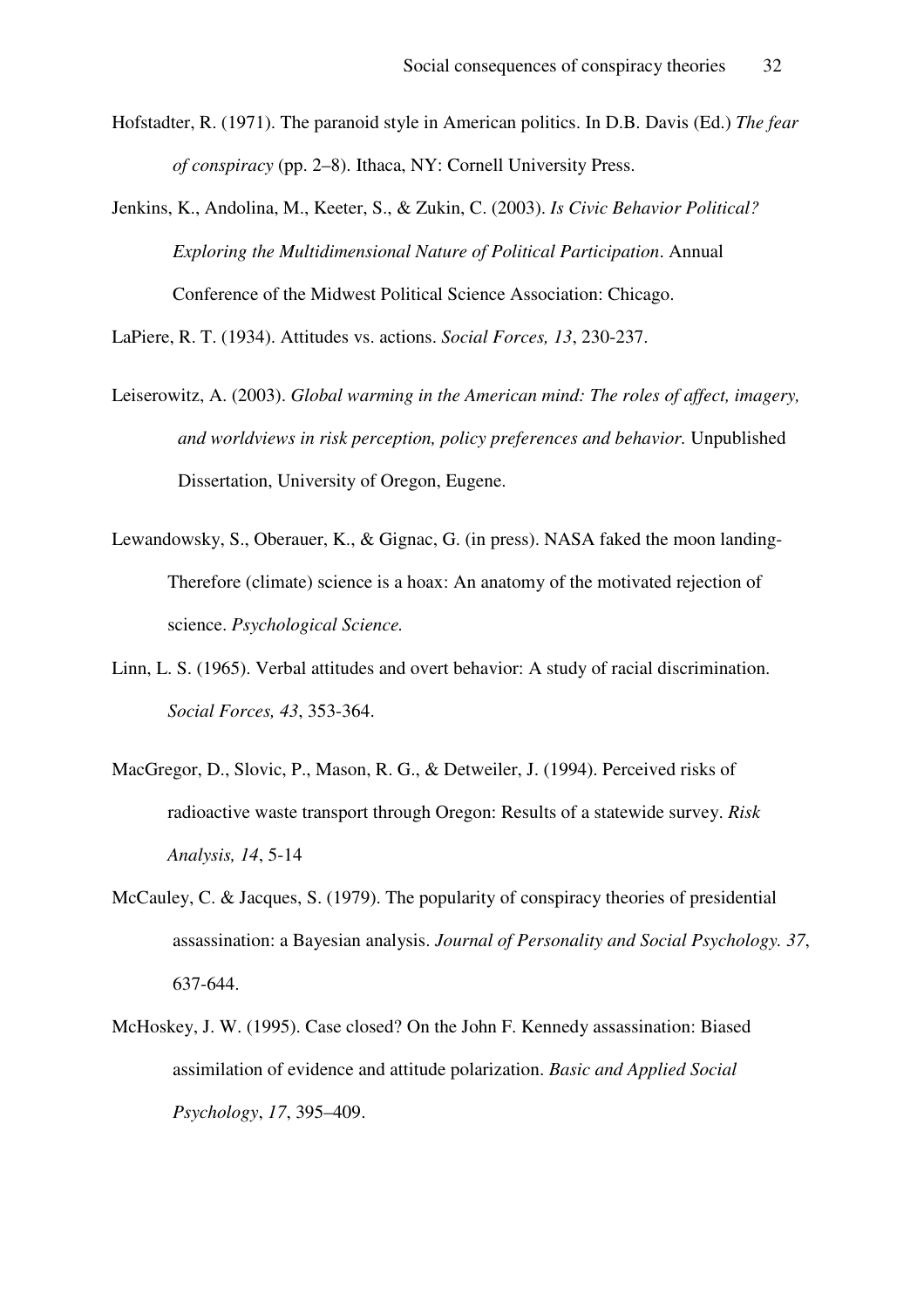Miller, S. (2002). Conspiracy theories: public arguments as coded social critiques. *Argumentation and Advocacy, 39*, 40-56.

Moore, J. (1990). *Conspiracy of one.* Fort Worth: Summit.

- Neal, A., G., & Groat, H., T. (1974). Social class correlates of stability and change in levels of alienation: a longitudinal study. *The Sociological Quarterly*, *15,* 548–558.
- Niehuis, S., & Bartell, D., (2006). The marital disillusionment scale: Development and psychometric properties. *North American Journal of Psychology, 8*, 69–83.
- Niemi, R.G. &Weisberg, H.F. (2001). *Controversies in Voting Behavior.* Washington, D.C: CQ Press.
- Pattie, C., Seyd, P. & Whiteley, P. (2003). Citizenship and civic engagement: attitudes and behaviour in Britain. *Political Studies*, *51*, 443–468.
- Plomin, R.S. & Post, J.M. (1997). *Political paranoia*. New Haven, CT: Yale University Press.
- Preacher, K. J., & Hayes, A. F. (2008). Asymptotic and resampling strategies for assessing and comparing indirect effects in multiple mediator models. *Behavior Research Methods*, *40*, 879-891.
- Putnam, R. D. (1995). Bowling Alone: America's Declining Social Capital. *The Journal of Democracy*, *6*, 65-78.
- Putnam, R. D. (2000). *Bowling Alone. The collapse and revival of American community*. New York: Simon and Schuster.
- Rosenstone, S. J., Hansen, J.M. (1993). *Mobilization, Participation, and Democracy in America.* New York: MacMillan Co.
- Shaffer., M.L. (1981). Minimum population sizes for species conservation, *BioScience*, *31*, 131–134.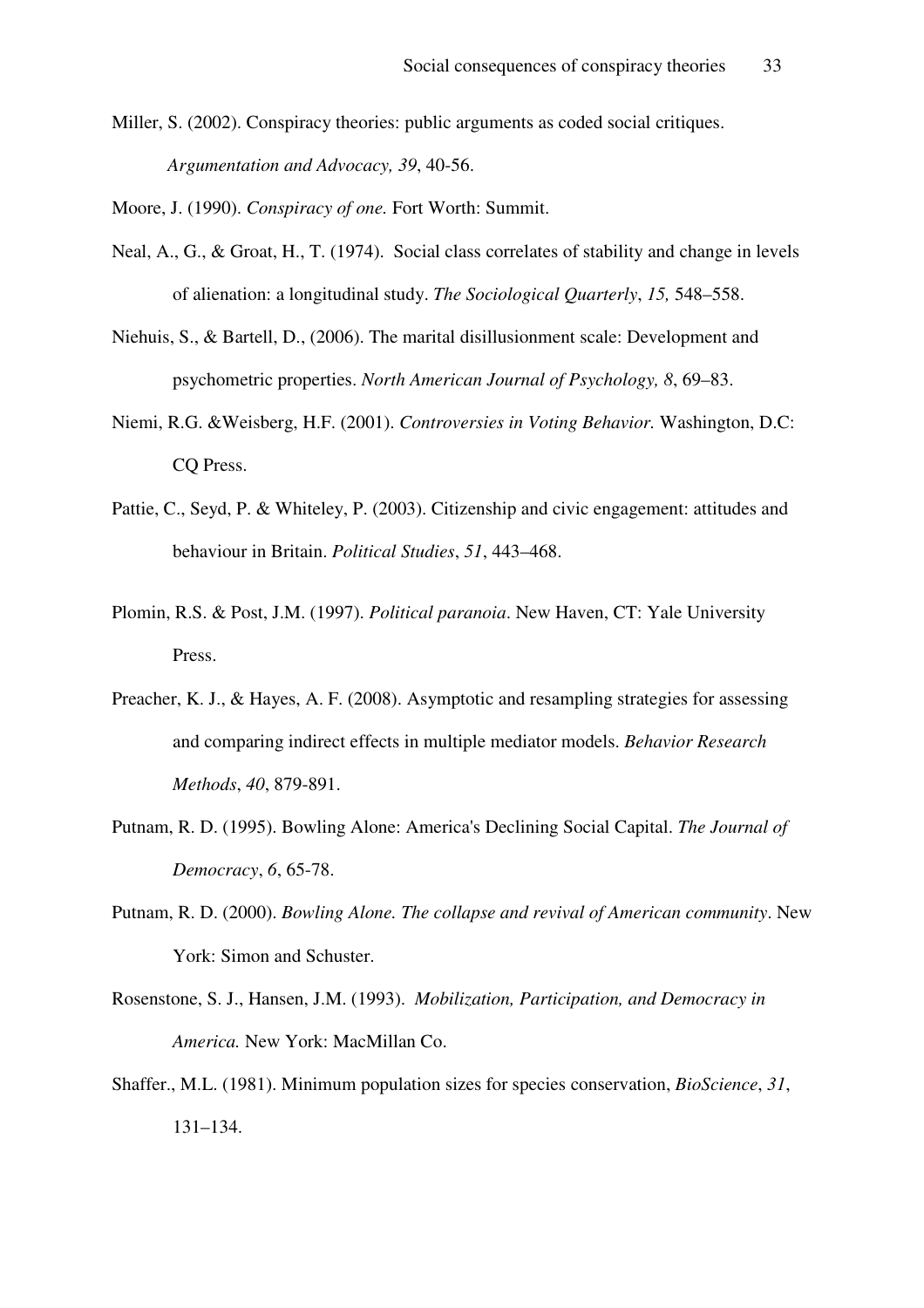- Sheeran, P. (2002). Intention-behavior relations: A conceptual and empirical review. In W. Stroebe & M. Hewstone (Eds.), *European review of social psychology* (Vol. 12, pp. 1- 36). Chichester, UK: Wiley.
- Smith, J. R., Hogg, M. A., Martin, R., & Terry, D. J. (2007). Uncertainty and the influence of group norms in the attitude-behaviour relationship. *British Journal of Social Psychology, 46,* 769-792.
- Sorrentino, R.M., & Roney, C., J., R. (2000). *The uncertain mind: Individual differences in facing the unknown.* London: Erlbaum (UK), Taylor & Francis
- Speed Reading (2011, November). *What is the average reading speed of Americans.*  Retrieved from http://www.free-speed-reading.com/articles/what-is-the-averagereading-speed-of-americans
- Stern, P. (2000). Toward a coherent theory of environmentally significant behavior. *Journal of Social Issues, 56*, 407-424.
- Sunstein, C.R. & Vermeule, A. (2009). Conspiracy theories: Causes and cures. *Journal of Political Philosophy, 17*, 202–227.
- Swami, V. (2012). Social psychological origins of conspiracy theories: The case of the Jewish conspiracy theory in Malaysia. *Frontiers in Psychology,* 3, 280.
- Swami, V., & Coles, R. (2010). The truth is out there: Belief in conspiracy theories. *The Psychologist*, *23*, 560-563.
- Swami, V., Chamorro-Premuzic, T., & Furnham, A. (2010). Unanswered questions: A preliminary investigation of personality and individual difference predictors of 9/11 conspiracist beliefs. *Applied Cognitive Psychology, 24,* 749–761.
- Swami, V., Coles, R., Stieger, S., Pietschnig, J., Furnham, A., Rehim, S., Voracek, M. (2011). Conspiracist ideation in Britain and Austria: Evidence of a monological belief system and associations between individual psychological differences and real-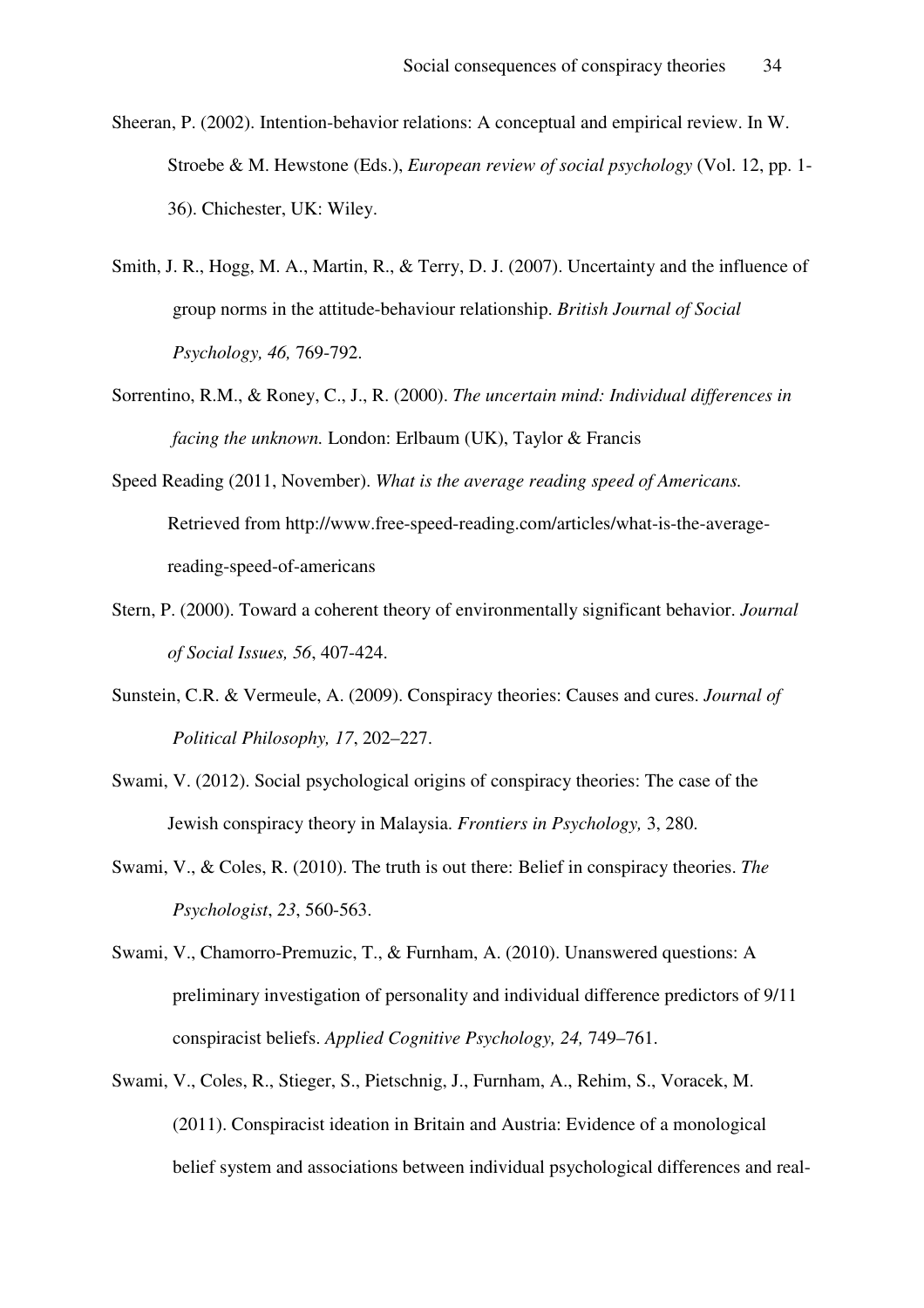world and fictitious conspiracy theories. *British Journal of Psychology, 102*, 443- 463.

- Swami, V., Nader, I. W., Pietschnig, J., Stieger, S., Tran, U., and Voracek, M. (2012). personality and individual difference correlates of attitudes toward human rights and civil liberties. *Personality and Individual Differences, 53,* 443-447.
- Van der Meer, T. (2010). In what we trust? A multi-level study into trust in parliament as an evaluation of state characteristic. *International Review of Administrative Sciences*, *76*, 517-536.

Waller, W. 1938. *The family: A dynamic interpretation.* New York: Cordon.

- Waters, A.M. (1997). Conspiracy theories as ethnosociologies. *Journal of Black Studies, 28*, 112–125.
- Wood, M., Douglas, K.M., & Sutton, R.M. (2012). Dead and alive: Beliefs in contradictory conspiracy theories. *Social Psychological and Personality Science, 3,* 767-773*.*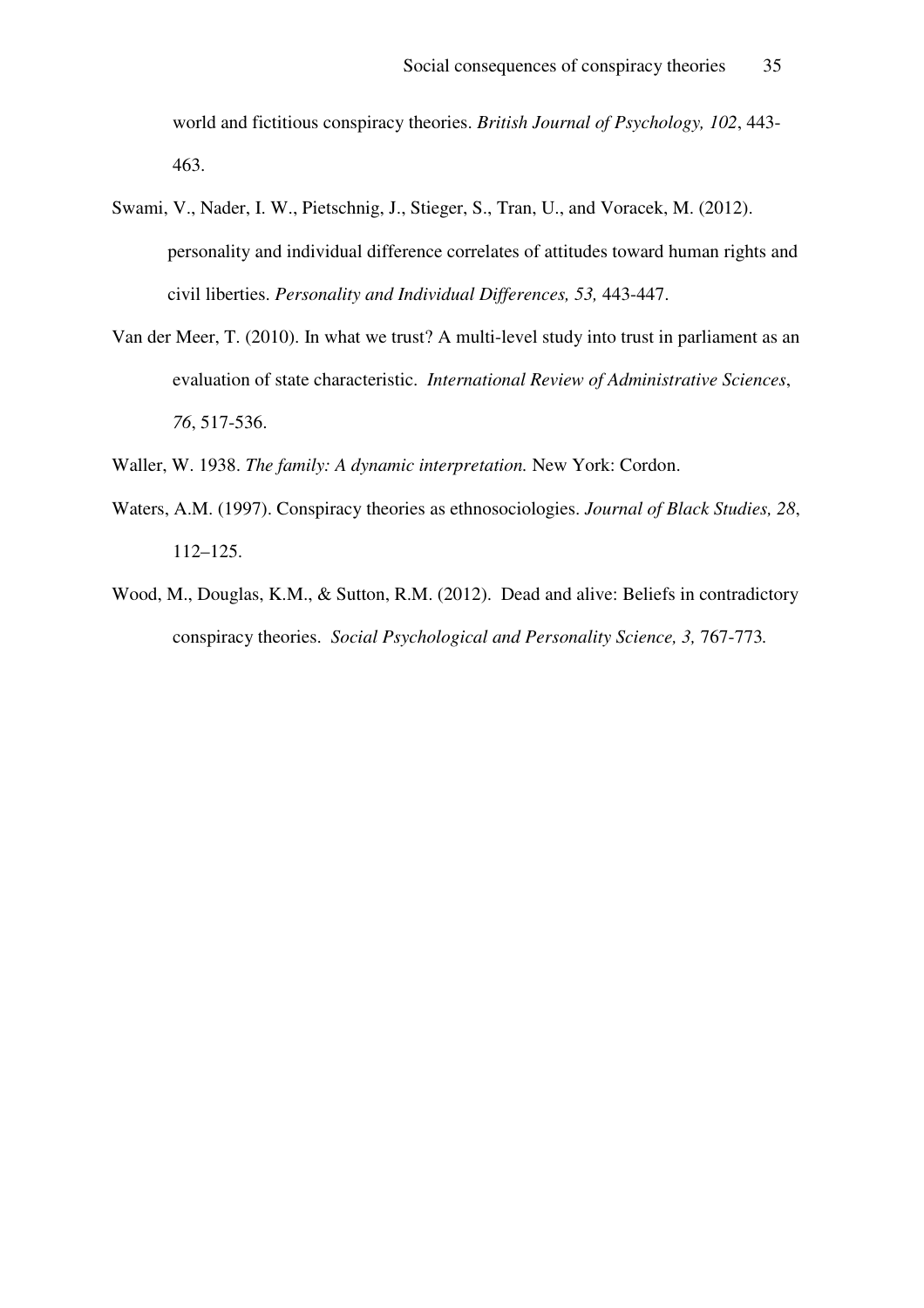## **Table 1.**

*Simple Mediation of the Indirect Effects of Information Type (conspiracy versus mainstream) on Political Behaviours through Feelings of Political Powerlessness and Uncertainty (N= 168; 5,000 bootstrap samples)*

|                                |                                 | $BCa^a$ 95% conference |        |  |
|--------------------------------|---------------------------------|------------------------|--------|--|
|                                |                                 | interval (CI)          |        |  |
|                                | <b>Point Estimate</b><br>(s.e.) | Lower                  | Higher |  |
| Multiple indirect effects      |                                 |                        |        |  |
| <b>Political Powerlessness</b> | .21(.08)                        | 0.0831                 |        |  |
| Uncertainty                    | $-.03(.05)$                     | $-0.1512$              | 0.0899 |  |
| <b>Total mediated effect</b>   | .18(.06)                        | 0.0480                 | 0.3531 |  |

*Note*. Boldface type highlights a significant effect as determined by the BCa<sup>a</sup> 95% confidence interval

(CI) which does not contain a zero.

<sup>a</sup>Refers to bias corrected and accelerated (BCa) bootstrapping confidence intervals (CI) that include corrections for both median bias and skew (see Efron, 1987).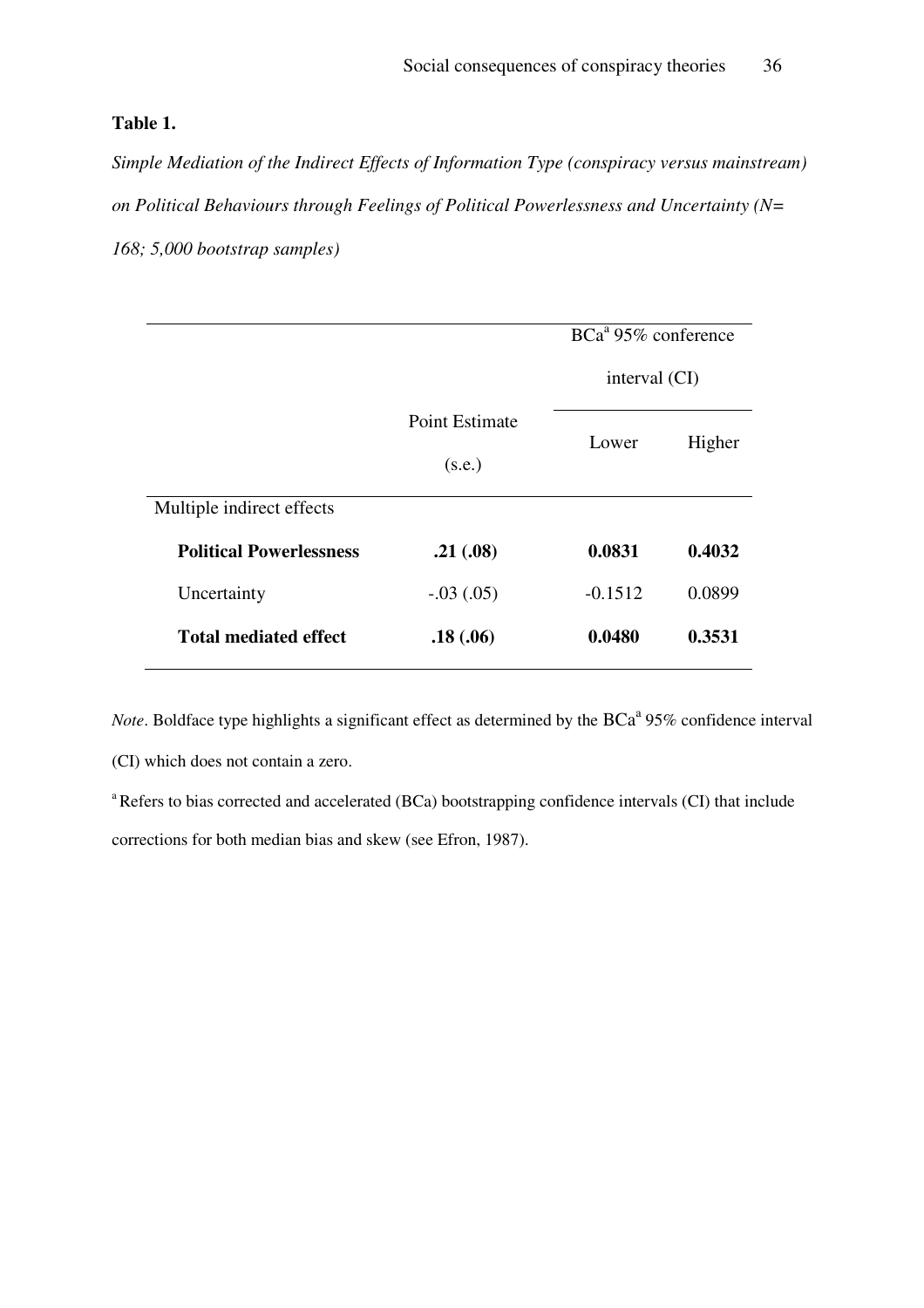## **Figure 1.**

*Multiple mediation test of the relationship between information type (conspiracy versus mainstream) and intended political behaviors* 

*Note.* Dashed lines highlight non-significant relationships and solid lines highlight significant relationships.



Adj  $R^2 = .14$ ,  $F(3,164) = 9.70$ ,  $p < .001$ 

*Note.* \*\**p* < .05. \*\*\**p* < .01.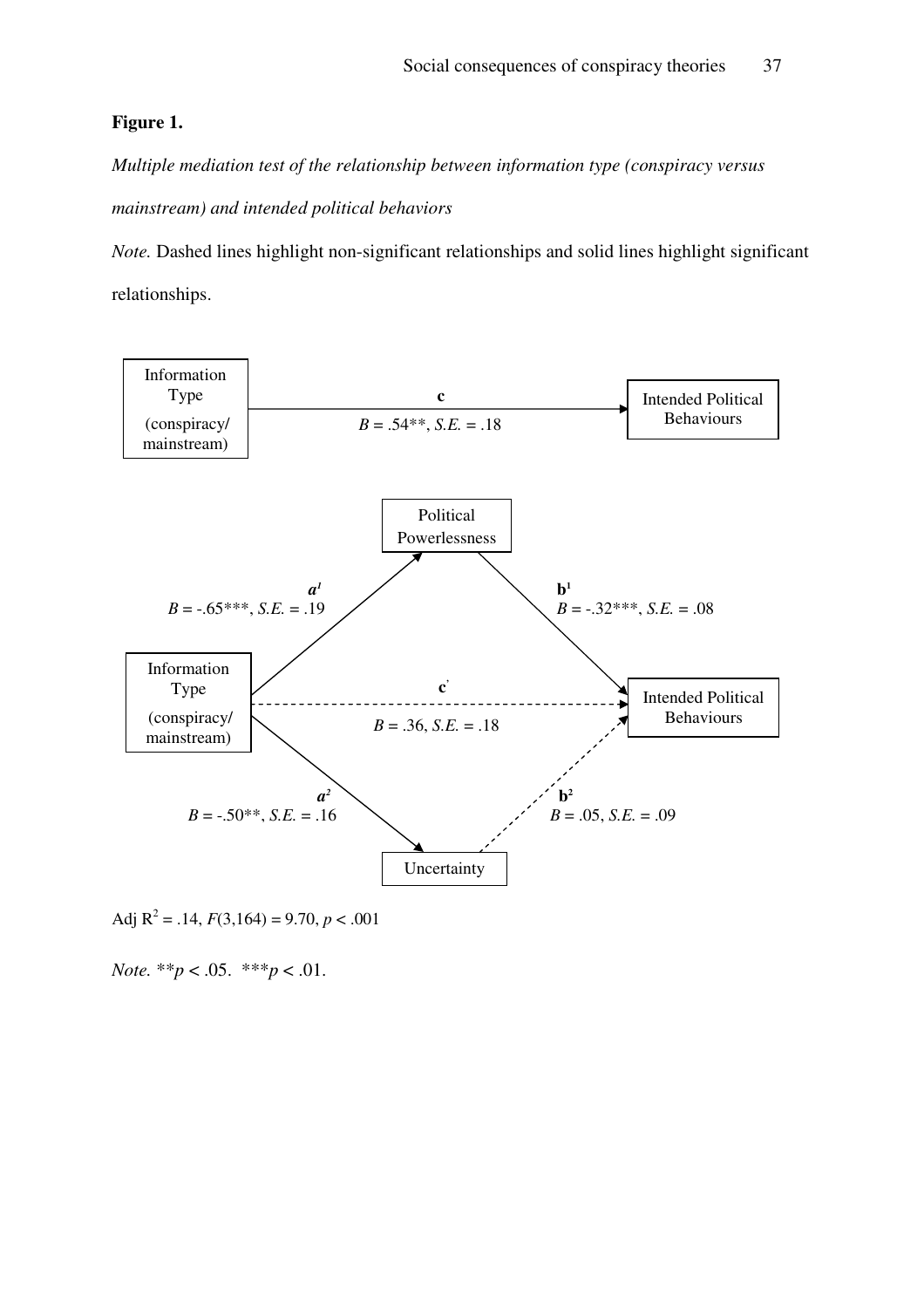# **Table 2.**

*A Table of Indicator Coding (Referred to as 'D') used in the Multiple and Simple Hayes' and Preacher (2012) Bootstrapping Indirect Mediations for the Conspiracy Conditions (Proconspiracy versus Anti-conspiracy; versus Control) and either Intended Climate Change or Political Behaviours* 

|                         | <b>Conspiracy Condition</b> |                 |         |  |  |  |
|-------------------------|-----------------------------|-----------------|---------|--|--|--|
| <b>Indicator Coding</b> | Pro-conspiracy              | Anti-conspiracy | Control |  |  |  |
|                         |                             |                 |         |  |  |  |
| D2                      |                             |                 |         |  |  |  |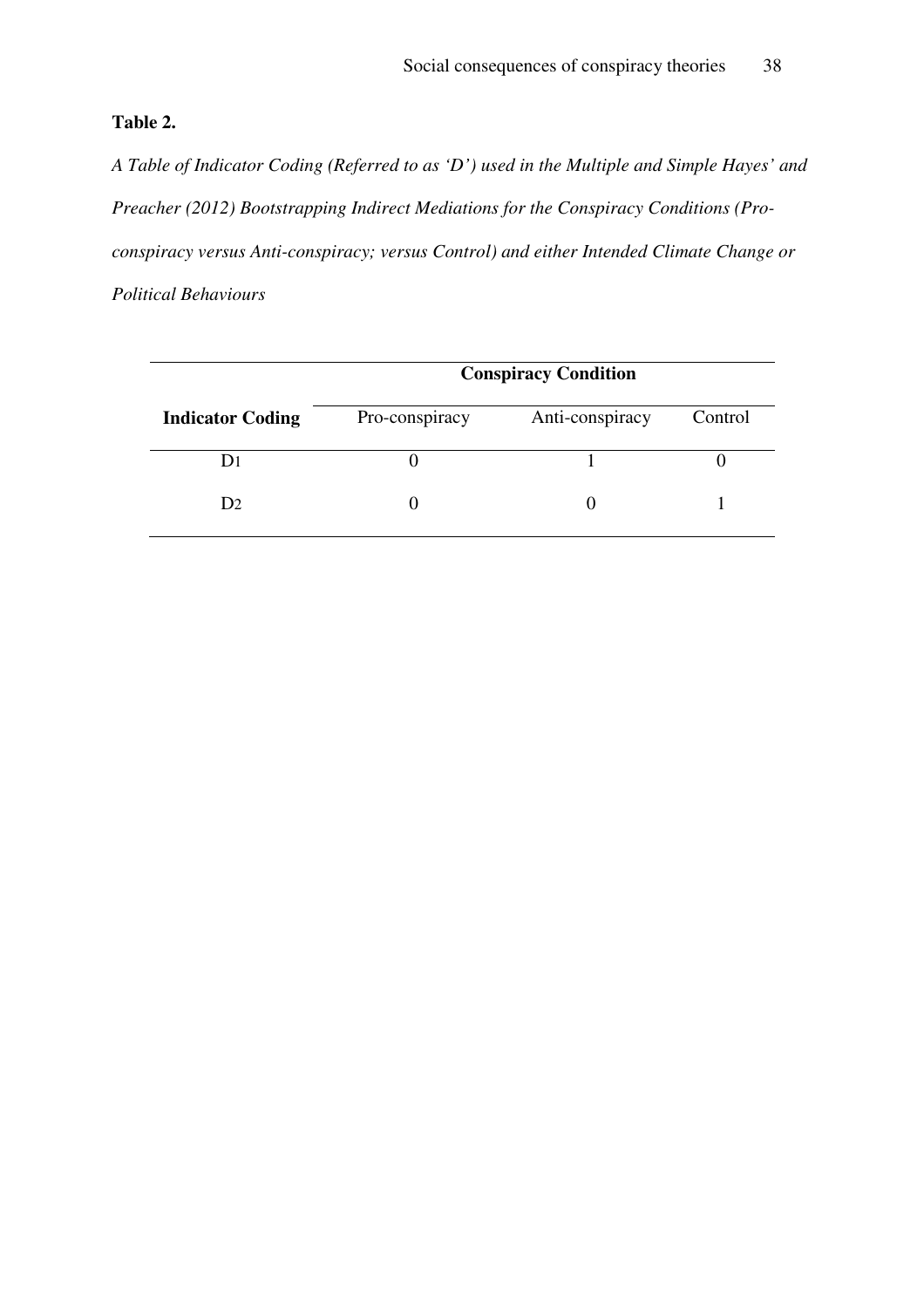## *Table 3.*

*Multiple Mediation of the Indirect Effects of Conspiracy Condition (using Indicator Coding; see Table 2) on Intended Climate* 

*Change Behaviors (DV) through Feelings of Climate Powerlessness (a), Uncertainty (b) and Disillusionment (c) (MVs) (N = 191;* 

## *10,000 bootstrap samples)*

|                           | <b>Normal test theory</b> |                  |                  |                  |                |                  |                                           |                                         |        |
|---------------------------|---------------------------|------------------|------------------|------------------|----------------|------------------|-------------------------------------------|-----------------------------------------|--------|
| Mediator (MV)             |                           |                  | Dependant $(DV)$ |                  |                |                  | <b>Bootstrapping for indirect effects</b> |                                         |        |
|                           |                           |                  |                  |                  |                |                  |                                           | Monte Carlo 90%<br>Conference Intervals |        |
| <b>Indictor</b><br>Coding | Path                      | Coeff.<br>(s.e.) | Path             | Coeff.<br>(s.e.) | Path           | Coeff.<br>(s.e.) | Point Estimate<br>(s.e.)                  | Lower                                   | Upper  |
| D1                        | $a^{1a}$                  | $-.47(.21)$ **   | c <sup>1</sup>   | $.47(.20)$ **    | c <sup>1</sup> | .19(0.18)        | .19(.09)                                  | 0.0438                                  | 0.3432 |
|                           | $a^{1b}$                  | $-.42(.20)$ **   |                  |                  |                |                  | .06(.08)                                  | 0.0409                                  | 0.3051 |
|                           | $a^{1c}$                  | $-.45(.17)$ ***  |                  |                  |                |                  | .04(.07)                                  | 0.0641                                  | 0.3068 |
| D2                        | $a^{2a}$                  | $-.33(.20)*$     | $c^2$            | $.50(.19)$ **    | $c^2$          | .24(.17)         | .13(.08)                                  | 0.0012                                  | 0.2706 |
|                           | $a^{2b}$                  | $-.32(.19)*$     |                  |                  |                |                  | .04(.08)                                  | 0.0069                                  | 0.2605 |
|                           | $a^{2c}$                  | $-.40(.16)$ **   |                  |                  |                |                  | .03(.07)                                  | 0.0478                                  | 0.2780 |
|                           | $^{\circ}MV$              |                  |                  |                  | $b^a$          | $-.39(.07)$ ***  |                                           |                                         |        |
|                           |                           |                  |                  |                  | $b^b$          | $-.14(.08)*$     |                                           |                                         |        |
|                           |                           |                  |                  |                  | $b^c$          | $-.08(.09)$      |                                           |                                         |        |

*Note*. Boldface type highlights a significant effect as determined by the Monte Carlo 90% confidence interval (CI) which does not contain a zero.

$$
*p < .10. \quad **p < .05. \quad ***p < .01.
$$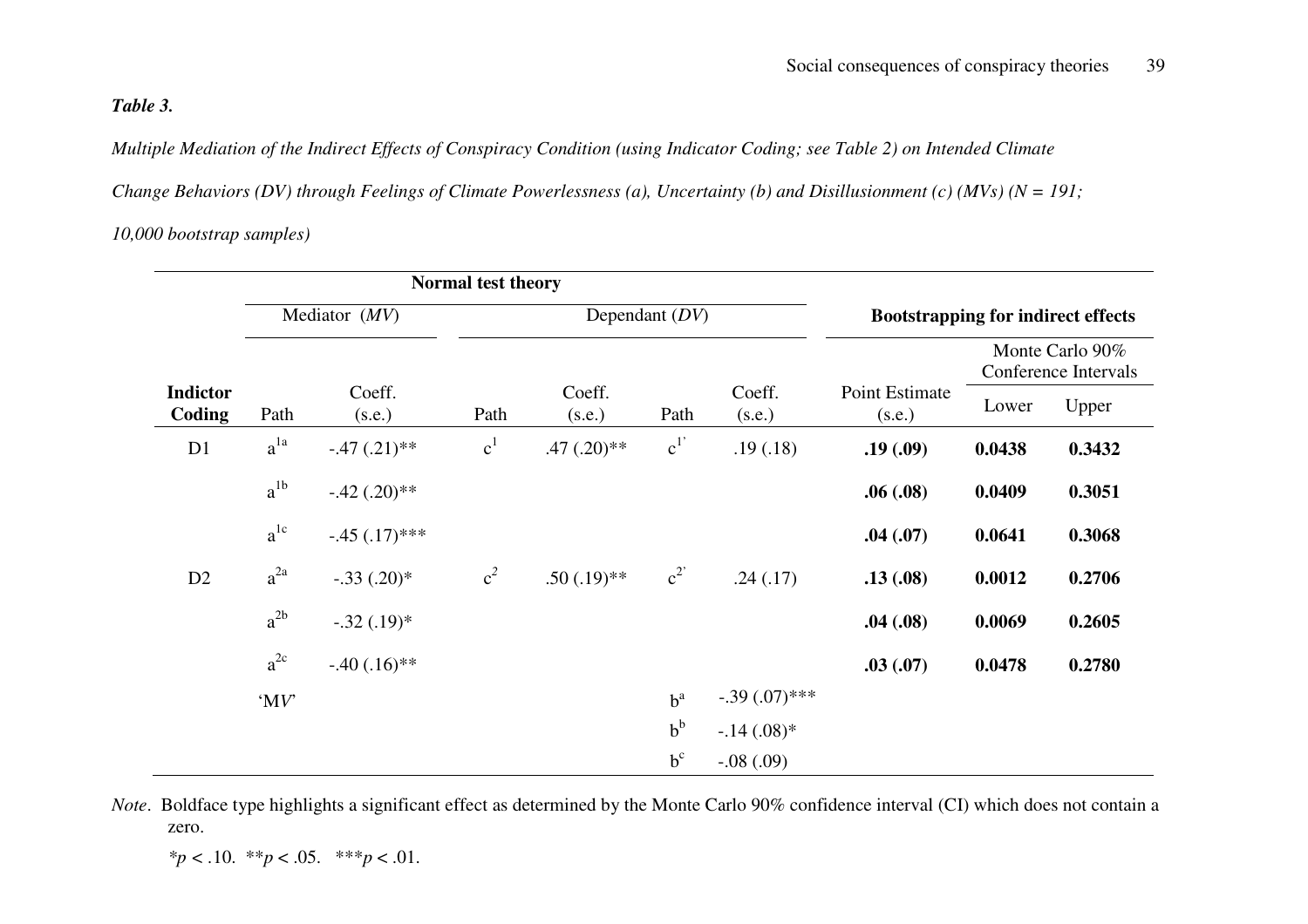# **Figure 2.**

*Multiple mediation test of the relationship between conspiracy condition (using indicate coding; see Table 2) and intended climate change behaviors* 

*Note*. Dashed straight lines highlight non-significant *path* relationships and solid straight lines highlight significant *path* relationships.

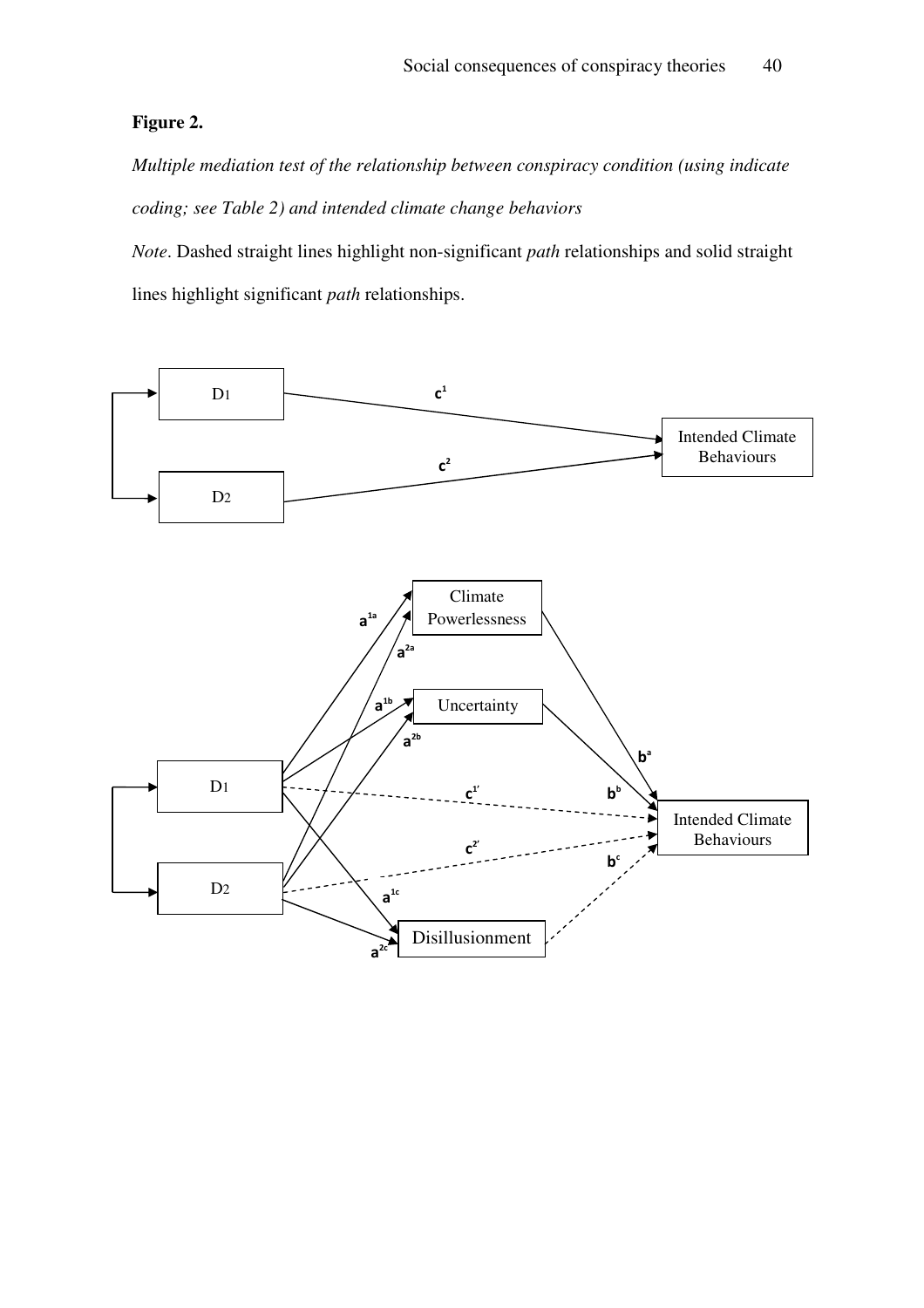## **Table 4.**

*Simple Mediation of the Indirect Effects of Conspiracy Condition (using Indicator Coding; see Table 2) on Political Behaviours (DV) through* 

*Feelings of Political Powerlessness (MV) (N= 191; 5,000 bootstrap samples)*

|                 | Normal test theory |                 |                |                  |             |                 |                                           |        |                      |
|-----------------|--------------------|-----------------|----------------|------------------|-------------|-----------------|-------------------------------------------|--------|----------------------|
|                 | Mediator $(MV)$    |                 |                | Dependant $(DV)$ |             |                 | <b>Bootstrapping for indirect effects</b> |        |                      |
|                 |                    |                 |                |                  |             |                 |                                           |        | Monte Carlo 95%      |
|                 |                    |                 |                |                  |             |                 |                                           |        | Conference Intervals |
| <b>Indictor</b> |                    | Coeff.          |                | Coeff.           |             | Coeff.          | Point Estimate                            |        |                      |
| Coding          | Path               | (s.e.)          | Path           | (s.e.)           | Path        | (s.e.)          | (s.e.)                                    | Lower  | Upper                |
| D1              | $a^1$              | $-.81(.14)$ *** | c <sup>1</sup> | $.54(.18)$ **    | $c^{1'}$    | .24(.19)        | .30(.09)                                  | 0.1382 | 0.4916               |
| D2              | $a^2$              | $-.89(.13)$ *** | $c^2$          | $.52(.17)**$     | $c^2$       | .19(.19)        | .32(.10)                                  | 0.1561 | 0.5369               |
|                 | $^{\circ}MV$       |                 |                |                  | $\mathbf b$ | $-.37(.09)$ *** |                                           |        |                      |

*Note*. Boldface type highlights a significant effect as determined by the Monte Carlo 95% confidence interval (CI) which does not contain a zero.

\*\**p* < .05. \*\*\**p* < .01.